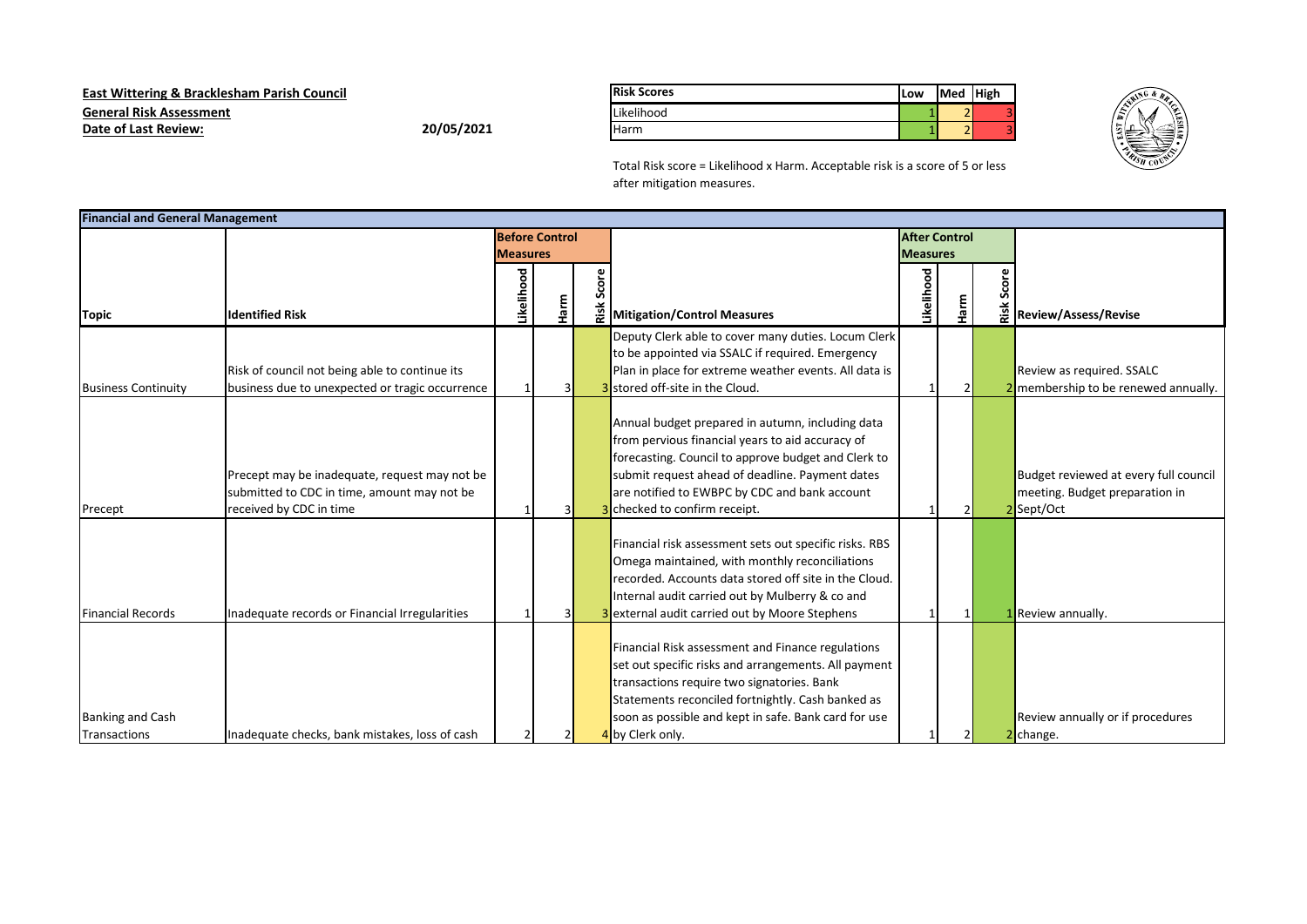|                               |                                                                                                | <b>Measures</b> | <b>Before Control</b> |               |                                                                                                                                                                                                                                                                                                                                 | <b>After Control</b><br><b>Measures</b> |      |               |                             |
|-------------------------------|------------------------------------------------------------------------------------------------|-----------------|-----------------------|---------------|---------------------------------------------------------------------------------------------------------------------------------------------------------------------------------------------------------------------------------------------------------------------------------------------------------------------------------|-----------------------------------------|------|---------------|-----------------------------|
| <b>Topic</b>                  | <b>Identified Risk</b>                                                                         | Likelihood      | Harm                  | Score<br>Risk | Mitigation/Control Measures                                                                                                                                                                                                                                                                                                     | Likelihood                              | Harm | Score<br>Risk | <b>Review/Assess/Revise</b> |
| <b>Reporting and Auditing</b> | Insufficient information. Incomplete audit.                                                    |                 |                       |               | Clerk produces weekly councillor update. Meeting<br>agendas cover all appropriate issues. Minutes are<br>approved at the following meeting. Clerk completes<br>annual external audit following internal audit and<br>produces all documents for councillors scrutiny.<br>Audit ratified at Council meeting prior to submission. | 1                                       |      |               | 1 Review annually.          |
| <b>Running Costs</b>          | Incorrect Invoicing, goods not supplied, loss of<br>stock, services, unpaid invoices           |                 |                       |               | Financial risk assessment sets out specific risks.<br>Invoices received reconciled with goods/services<br>before payments made. Resolutions made for<br>payment monitored. Payments ratified at council<br>meeting. Asset register maintained. Outstanding<br>invoices pursued for payment.                                     | $\mathbf{1}$                            |      |               | 1 Review annually.          |
| Grants given                  | Power to pay, authorisation to pay                                                             |                 |                       |               | Grant applications to be submitted via appropriate<br>channels/deadlines. All applications considered by<br>full council in November. All grant payments<br>resolved under appropriate powers (S137 Local<br>Govt. Act).                                                                                                        | $\mathbf{1}$                            |      |               | 1 Review annually.          |
| Grants received               | Receipt of grants, expenditure for approved<br>purposes, expenditure within agreed time limit. |                 |                       |               | Grants paid with terms and conditions specific to a<br>project, normally only paid on evidence of<br>expenditure. Grant received kept in dedicated EMR<br>to ensure no unauthorised expenditure.                                                                                                                                | $\mathbf{1}$                            |      |               | 2 Review annually           |
| Leases, hirers & rents        | Non-compliance with leases, rents not paid.                                                    |                 |                       |               | All leases prepared/overseen by a solicitor. Clerk<br>seeks legal advice on all issues relating to leases.<br>Hirers complete booking form subject to T"s & C's.<br>Invoices raised as appropriate and payment chased<br>as required. Monthly debtors list produced and<br>6 chased by Deputy Clerk.                            | $\mathbf{1}$                            |      |               | <b>3</b> Review annually    |
| <b>Best Value</b>             | Work awarded incorrectly                                                                       |                 |                       |               | Processes set out in Financial regulations. All major<br>2 contracts resolved by full council                                                                                                                                                                                                                                   | 1                                       |      |               | 1 Review annually           |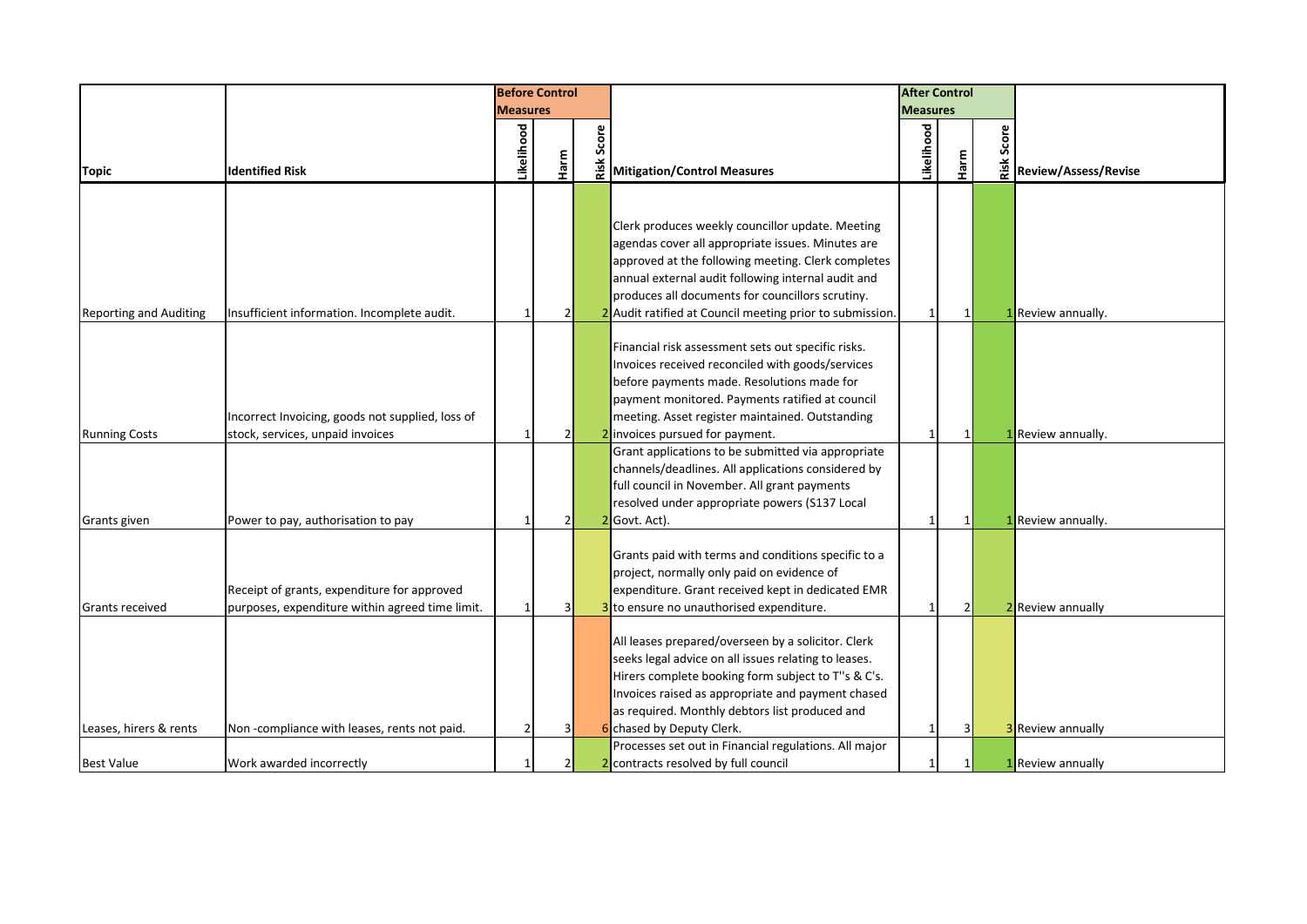|                                                            |                                                                                    | <b>Measures</b> | <b>Before Control</b> |               |                                                                                                                                                                                                                                                                                                                                                                                                                                                                                                            | <b>After Control</b><br><b>Measures</b> |      |               |                                                                                                                                                         |
|------------------------------------------------------------|------------------------------------------------------------------------------------|-----------------|-----------------------|---------------|------------------------------------------------------------------------------------------------------------------------------------------------------------------------------------------------------------------------------------------------------------------------------------------------------------------------------------------------------------------------------------------------------------------------------------------------------------------------------------------------------------|-----------------------------------------|------|---------------|---------------------------------------------------------------------------------------------------------------------------------------------------------|
| <b>Topic</b>                                               | <b>Identified Risk</b>                                                             | Likelihood      | Harm                  | Score<br>Risk | Mitigation/Control Measures                                                                                                                                                                                                                                                                                                                                                                                                                                                                                | Likelihood                              | Harm | Score<br>Risk | <b>Review/Assess/Revise</b>                                                                                                                             |
| Salaries & on-costs                                        | Incorrect salary paid, incorrect deductions made,<br>unpaid tax & NI contributions |                 |                       |               | Full council authorises recruitment of staff and<br>salary levels in line with NJC scales following<br>recommendations by the staffing committee. Payroll<br>services provided by Ramar Accounting. Pensions<br>return completed monthly and returned to WSCC<br>pension scheme.                                                                                                                                                                                                                           | -1                                      |      |               | 1 Review annually                                                                                                                                       |
| Employees                                                  | Loss of personnel, health & safety concerns,<br>malpractice/misconduct by staff    |                 |                       |               | Staff trained appropriately and provided with tools<br>necessary to carry out their roles including reference<br>materials and legal advice. PPE issued as required.<br>6 Activates risk assessed as required.<br>No allowances allocated to councillors. Expenses                                                                                                                                                                                                                                         | $\mathbf{1}$                            |      |               | Review annually including training &<br>2 insurance requirements                                                                                        |
| Councillor<br>allowances/expenses                          | Councillors overpaid                                                               |                 | 2                     |               | paid against receipts/mileage claim forms as<br>appropriate.                                                                                                                                                                                                                                                                                                                                                                                                                                               | $\mathbf{1}$                            |      |               | 1 Review annually                                                                                                                                       |
| <b>VAT</b>                                                 | Incorrect claim                                                                    |                 |                       |               | RBS software calculates VAT and produces claim<br>form. Clerk completes on line return (although from<br>October 2019 this will be done automatically via<br>HMRC making Tax Digital scheme)<br>All activities resolved at full council with reference to<br>specific power used. Clerk to consult with                                                                                                                                                                                                    | $\mathbf{1}$                            |      |               | 1 Review annually<br>Review annually at Annual Council<br>Meeting, with a view to adopting the<br>General Power of Competence as<br>3 soon as possible. |
| <b>Legal Powers</b><br>Minutes, agendas, public<br>notices | Illegal activity, council acts Ultra Vires<br>Inaccuracy, illegal conduct          |                 |                       |               | 6 SSALC/NALC and/or solicitor as required.<br>Minutes and agendas produced to legal<br>requirements and line with best practice. Minutes<br>approved and signed at next appropriate meeting.<br>Agendas posted on website, social media and parish<br>noticeboards at least 3 clear days before meetings.<br>Minutes posted on website and notice boards. Public<br>notices published on noticeboards as required.<br>Business at meetings conducted by the Chair in<br>2 accordance with standing orders. | $\mathbf{1}$<br>1                       |      |               | 1 Review annually                                                                                                                                       |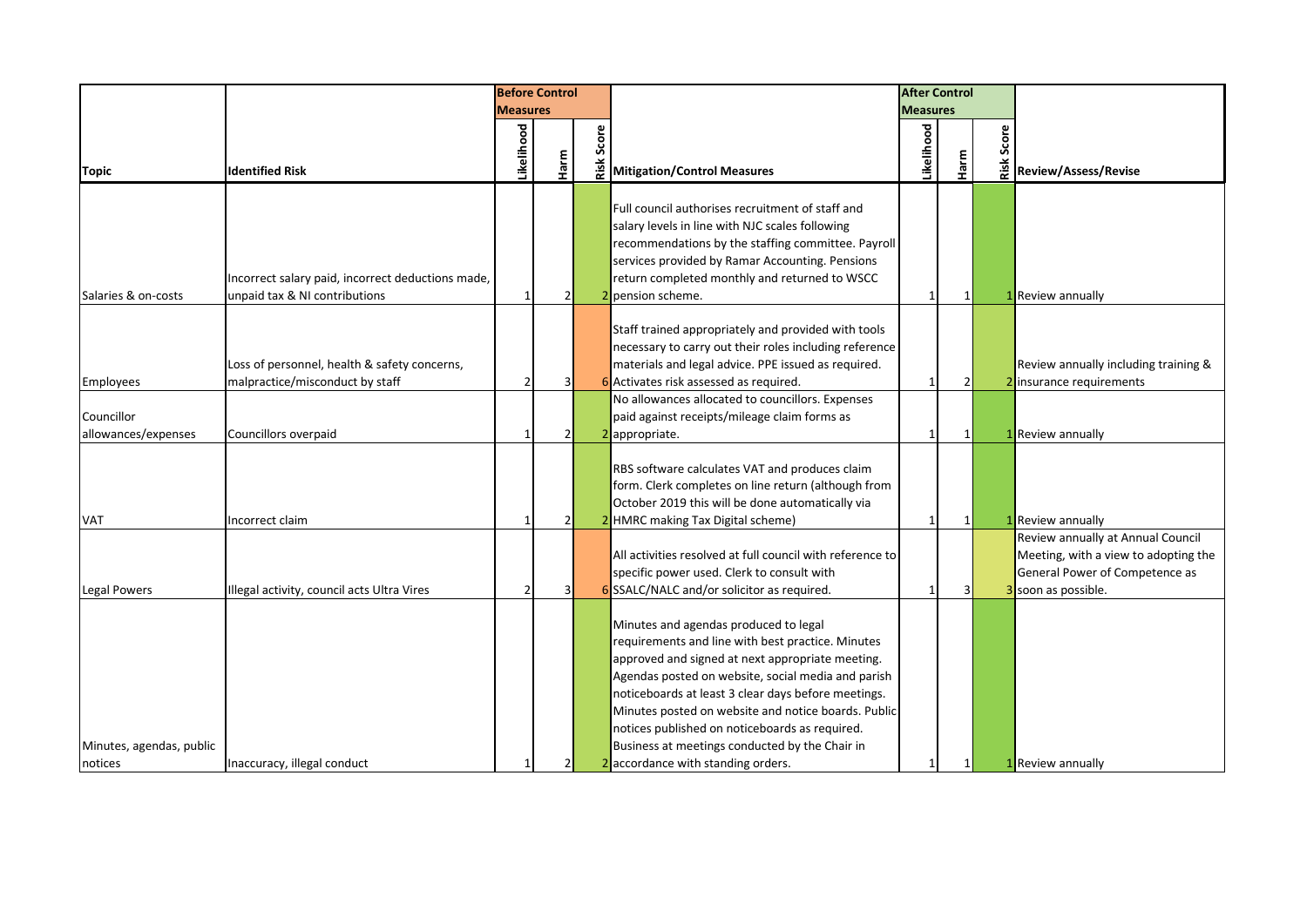|                                   |                                                |                 | <b>Before Control</b> |  |               |                                                                                                                                                                                                                                                                 |                 |                | <b>After Control</b> |               |                                                                                                                                                  |
|-----------------------------------|------------------------------------------------|-----------------|-----------------------|--|---------------|-----------------------------------------------------------------------------------------------------------------------------------------------------------------------------------------------------------------------------------------------------------------|-----------------|----------------|----------------------|---------------|--------------------------------------------------------------------------------------------------------------------------------------------------|
|                                   |                                                | <b>Measures</b> |                       |  |               |                                                                                                                                                                                                                                                                 | <b>Measures</b> |                |                      |               |                                                                                                                                                  |
| Topic                             | <b>Identified Risk</b>                         | Likelihood      | Harm                  |  | Score<br>Risk | Mitigation/Control Measures                                                                                                                                                                                                                                     |                 | Likelihood     | Harm                 | Score<br>Risk | <b>Review/Assess/Revise</b>                                                                                                                      |
| Members interests                 | Conflict of Interest                           |                 |                       |  |               | Register of interests completed by all councillors and<br>updated with any changes in circumstance as they<br>occur. All details submitted to CDC monitoring<br>officer as required. All declarations of interest<br>6 declared and recorded in meeting minutes |                 | $\mathbf{1}$   |                      |               | 2 Review as required.                                                                                                                            |
| Insurance                         | Adequacy, cost, compliance, fidelity guarantee |                 |                       |  |               | An annual review is undertaken of all insurance<br>arrangements and the asset register is kept up to<br>6 date.                                                                                                                                                 |                 | $\mathbf{1}$   |                      |               | Review annually, or additionally as<br>required throughout the year(e.g. if<br>major assets are purchased,<br>3 additional events planned, etc.) |
| Freedom of Information            | Failure to comply with the Act                 |                 |                       |  |               | Council publishes data cording to the transparency<br>code which is available on the website.                                                                                                                                                                   |                 | $\mathbf{1}$   |                      |               | 1 Review annually                                                                                                                                |
| Data Management                   | Data Breach/Data Loss                          |                 |                       |  |               | Staff trained appropriately in data handling.<br>Confidential data disposed of via office shredder or<br>external licensed shredding company. Data<br>Protection Officer responsibilities outsourced to<br>ensure GDPR compliance                               |                 | $\mathbf{1}$   |                      |               | <b>3</b> Review annually                                                                                                                         |
| <b>Election Costs</b>             | Risk of contested election expenses            |                 |                       |  |               | Risks are higher in an election year. EMR created to<br>cover election expenses, to accumulate up to £6K<br>over a four year period to cover any costs.                                                                                                         |                 | $\overline{2}$ |                      |               | 2 Review annually                                                                                                                                |
|                                   |                                                |                 |                       |  |               | NALC Document retention scheme is adhered to.<br>Documents are regularly archived and stored at<br>WSCC records office in order to minimise risks of<br>storage in the Parish Office. Minutes, agendas, etc.<br>are held electronically on the cloud and can be |                 |                |                      |               |                                                                                                                                                  |
| Document Control<br><b>Assets</b> | Documents not retained                         |                 |                       |  |               | 6 reproduced if required.                                                                                                                                                                                                                                       |                 | $\mathbf{1}$   |                      |               | 2 Review annually                                                                                                                                |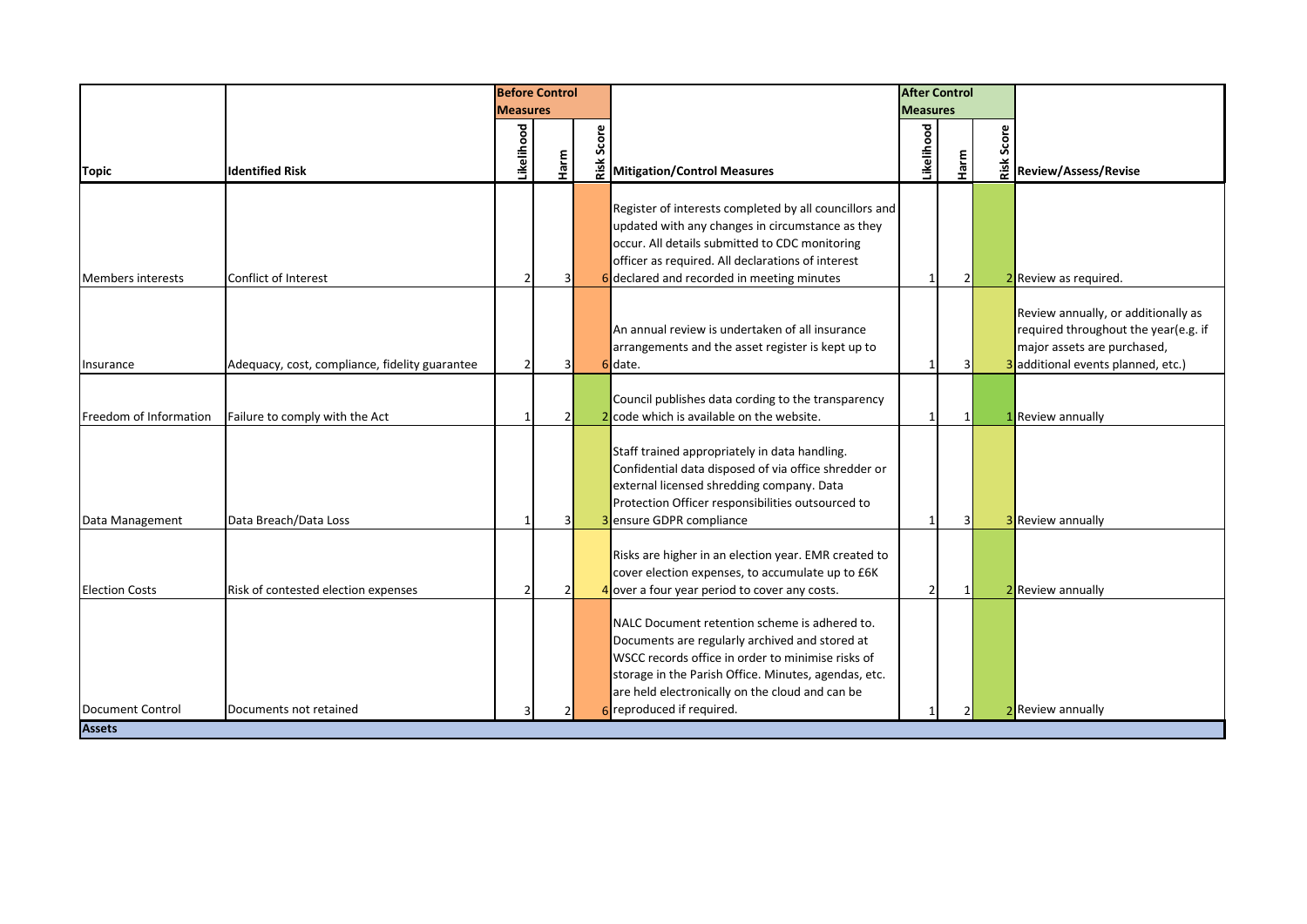|                                                |                                                                                                       | <b>Measures</b> | <b>Before Control</b> |               |                                                                                                                                                                                                                                                                                                                                            |  | <b>After Control</b><br><b>Measures</b> |                |               |                                                                       |  |
|------------------------------------------------|-------------------------------------------------------------------------------------------------------|-----------------|-----------------------|---------------|--------------------------------------------------------------------------------------------------------------------------------------------------------------------------------------------------------------------------------------------------------------------------------------------------------------------------------------------|--|-----------------------------------------|----------------|---------------|-----------------------------------------------------------------------|--|
| Topic                                          | <b>Identified Risk</b>                                                                                | Likelihood      | Harm                  | Score<br>Risk | <b>Mitigation/Control Measures</b>                                                                                                                                                                                                                                                                                                         |  | Likelihood                              | Harm           | Score<br>Risk | <b>Review/Assess/Revise</b>                                           |  |
| Assets and playgrounds                         | Loss or damage/damage to third party or other<br>property                                             |                 | 3                     |               | Ongoing review of asset register and annual<br>insurance review. EWBPC maintenance contractor<br>inspects playgrounds and parks twice a week. Risk<br>assessments on playground areas annually. ROSPA<br>6 inspection carried out annually.                                                                                                |  | $\mathbf 1$                             | $\overline{3}$ |               | Review risk assessments regularly, act<br>3 on ROSPA report findings. |  |
| Maintenance                                    | Poor performance of assets or loss of amenities.<br>Loss of income. Risk damage/injury to third party | $\mathcal{P}$   | $\overline{3}$        |               | Any repair or maintenance work carried out by<br>contractors as identified. Minor works carried out as<br>part of annual budget. Major tasks authorised as per<br>Finance Regulations. Damage caused by third part<br>accident or vandalism claimed via insurance policy.<br>Cleaners leave daily notes of items in Bracklesham<br>6 Barn. |  | $\mathbf{1}$                            | $\overline{3}$ |               | Monitor and assess work for quality<br>3 standards.                   |  |
| Notice Boards                                  | Damage/injury to third party                                                                          |                 | $\overline{3}$        |               | Parish council has 4 notice boards. Keys are held in<br>the office and by nominated Councillors. Staff<br>regularly inspect the boards and arrange repairs as<br>needed. Only authorised personnel display notices<br>6 inside the boards                                                                                                  |  | 1                                       | 3              |               | <b>3</b> Review regularly                                             |  |
| <b>Street Furniture/Bus</b><br><b>Shelters</b> | Loss or damage/damage to third parties                                                                |                 | 2                     |               | All street furniture and bus shelters regularly<br>inspected by maintenance contractor and damaged<br>items repaired/removed as required. Damage to<br>street furniture/bus shelters not owned by EWBPC<br>4 reported to relevant owners immediately.                                                                                      |  | -1                                      | $\overline{2}$ |               | Monitor and assess work for quality<br>2 standards.                   |  |
| <b>Meeting Location</b>                        | Adequacy/accessibility                                                                                |                 | 1                     |               | Meetings are held at Bracklesham Barn which is fully<br>DDA complaint and considered adequate for<br>members, staff and members of the public.                                                                                                                                                                                             |  | -1                                      | 1              |               | 1 Review regularly                                                    |  |
| Council records - paper                        | Loss or theft                                                                                         |                 | 2                     |               | All papers are kept in locked filing cabinets in a<br>separate locked filing room. Keys for the filing room<br>and cabinets are kept in the Parish Office. Papers are<br>archived every 6 months and sent to WSCC records<br>2 office for secure storage.                                                                                  |  | 1                                       | 1              |               | 1 Review regularly                                                    |  |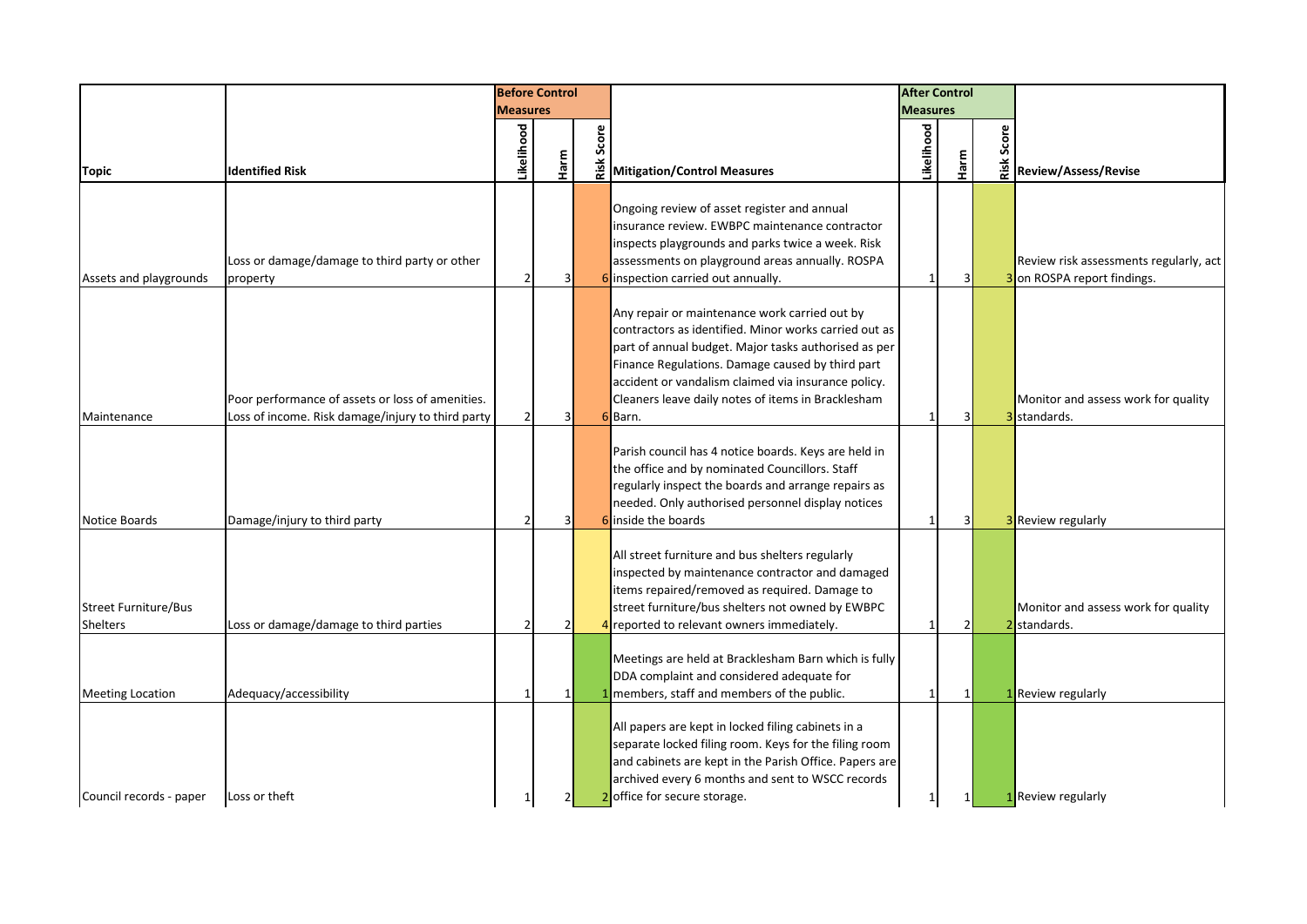|                                                 |                        | <b>Before Control</b><br><b>Measures</b>     |                                             | <b>After Control</b><br><b>Measures</b> |                       |                                     |
|-------------------------------------------------|------------------------|----------------------------------------------|---------------------------------------------|-----------------------------------------|-----------------------|-------------------------------------|
| Topic                                           | <b>Identified Risk</b> | ᅙ<br>$\circ$<br>Likeliho<br><b>S</b><br>1arm | $\frac{36}{12}$ Mitigation/Control Measures | ▿<br>Likeliho                           | Ō<br>mue <sub>t</sub> | $\frac{36}{8}$ Review/Assess/Revise |
| Risk assessment has been completed and reviewed |                        | Date: 20/05/2021                             |                                             |                                         |                       |                                     |
| <b>Clerk's Signature</b>                        |                        |                                              | Minute ref: 21.60                           |                                         |                       |                                     |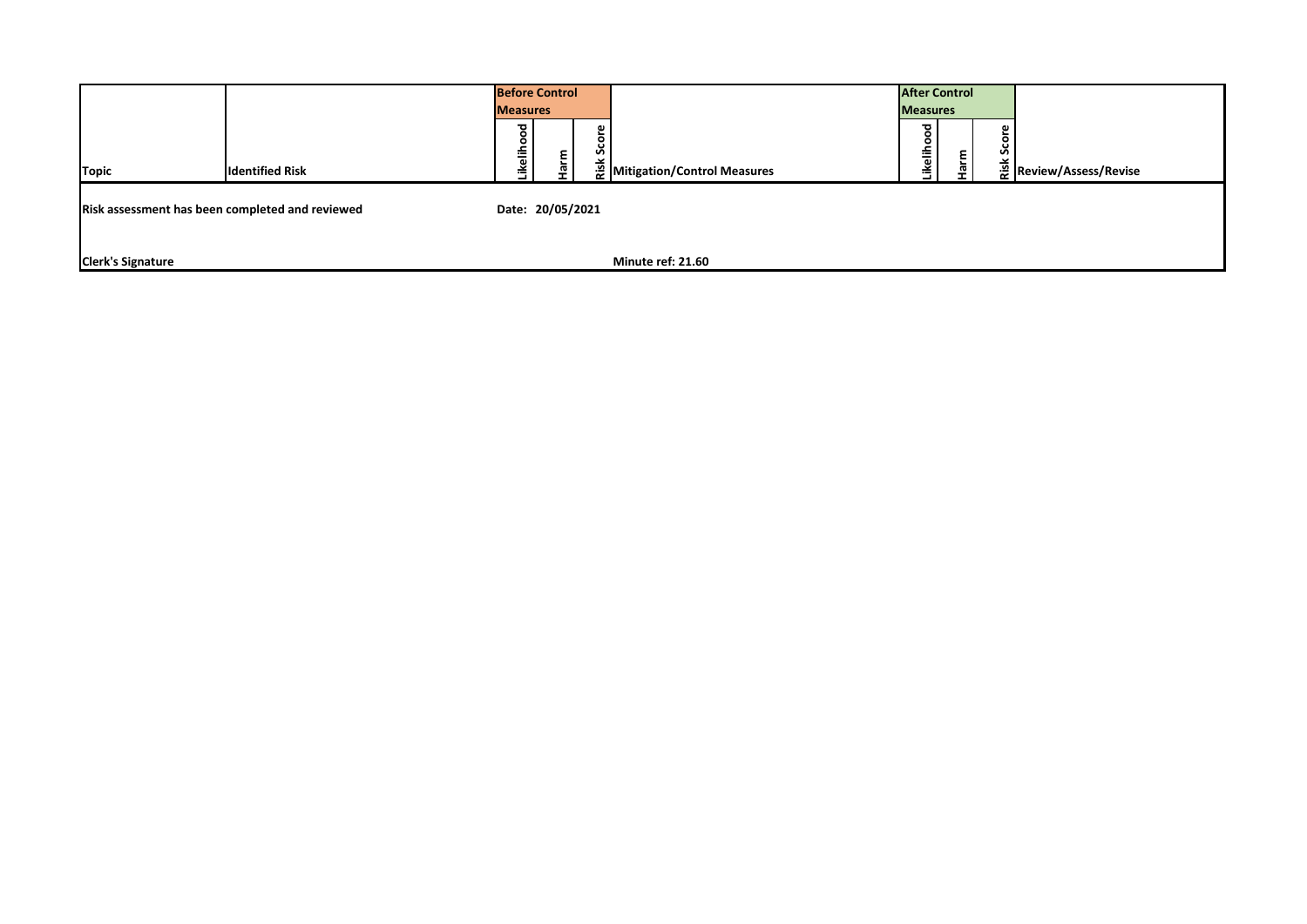

FINANCIAL RISK ASSESSMENT DOCUMENT

This document is produced to enable the Parish Council to assess the risks that it faces and satisfy itself that it has taken adequate steps with control systems to minimise the risks. This will enable the Council to make the required declaration in its return to the external auditors. The Risk Assessment document to be reviewed annually in conjunction with the Council's Risk Management Policy.

#### **FINANCES**

#### **Risk: 1. Accounting errors due to lack of financial control**

Procedures to address risk:

1. All financial documentation to be held in the Parish Council office, e.g. cheque books, paying in books, payment card, invoices, receipts, bank statements, VAT reclaim papers, electronic accounting system (RBS Omega).

- 2. Only Clerk/RFO authorised to use payment card.
- 3. Use of cloud based secure server for all data to ensure back up and data recovery.
- 4. Accounting software backed up after month end reconciliation.
- 5. Cheques to be written and entered into the accounting system.
- 6. Cheque numbers to be written on invoices when paid.
- 7. Invoices to be filed sequentially.

8. Cash and cheques to be entered into the computerised system upon receipt and banked as soon as reasonably practicable.

10. Bank statements to be reconciled with the computerised system fortnightly.

11. VAT to be reclaimed quarterly.

#### **Risk: 2. Budget overspend**

Procedures to address risk:

1. Budget to be prepared by the RFO annually in November to determine the budget for the following financial year and to be discussed by Full Council to determine the precept.

2. Budget to actual income and expenditure to be reviewed monthly by the Clerk/RFO and reported at every meeting to Council.

3. All invoices to be scrutinised to ensure payment is as quotation provided.

4. Clerk and/or Deputy Clerk to seek competitive quotations for all major purchases and works in line with Best Value practice and as set out in Financial Regulations and Standing Orders.

5. Contracts of Employment and salaries of the employees to be reviewed annually in line with the NJC (National Joint Council) salary scale recommendations.

#### **Risk: 3. Loss of funds due to misappropriation of public money**

Procedures to address risk:

1. All accounts for payment to be authorised at a Council meeting and noted in the minutes unless the expenditure relates to addressing an urgent health, safety or security risk, such expenditure being delegated to the Clerk under Standing Orders or Financial Regulations.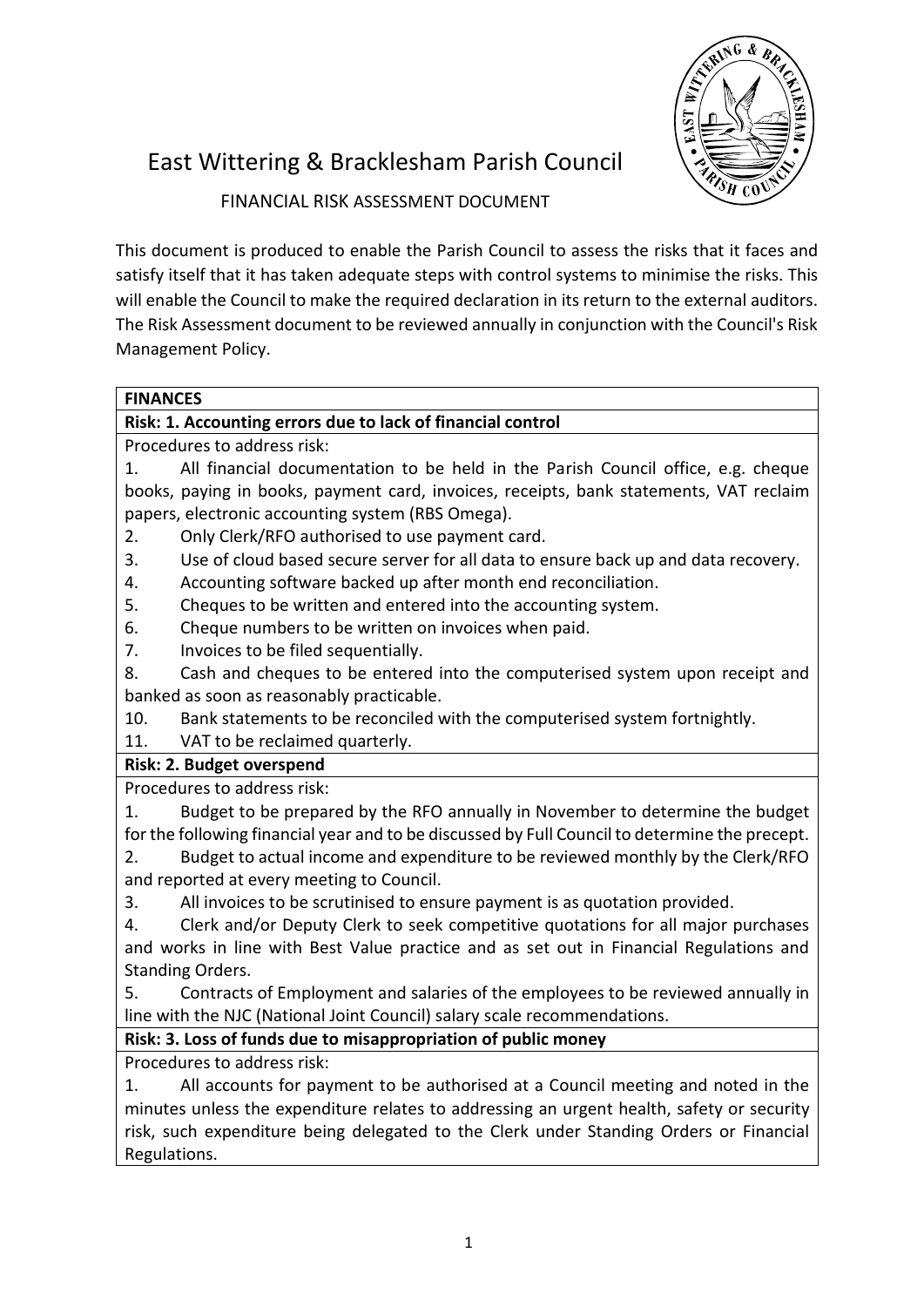

### FINANCIAL RISK ASSESSMENT DOCUMENT

2. All expenditure necessary to maintain the normal administration working environment and to meet contractual or continuing obligations does not require authorisation.

3. All expenditure to be ratified at each Parish Council and recorded in the minutes.

4. All cheques to be signed by two Councillors authorised by Bank Mandate and cheque stubs to be initialled by those two Councillors.

5. The two signatories to initial the corresponding invoice in the stamp provided.

6. No member of staff to be authorised to sign cheques.

7. Clerk to maintain a Register of Interests of all Councillors. Councillors to advise the Clerk of any changes to those interests as and when they occur as set out in the Code of Conduct.

8. Year-end accounts to be prepared by the RFO for circulation to the Parish Council following the financial year end on 31st March.

9. Appointment of Independent Internal Auditor to be reviewed annually.

10. The Council has its accounts audited each year by external auditors appointed by the Audit Commission.

11. Records of petty cash to be kept and reconciled into accounts on a regular basis. **INSURANCE** 

#### **Risk: 4. Under-insurance of Parish Council assets**

Procedures to address risk:

1. Insurance cover to be reviewed annually to ensure adequate cover is maintained and value for money achieved.

2. Properties valued at £500,000 or more are initially inspected by Insurance Company and reviewed by Insurance Company as required.

3. Asset Register to be maintained by the Clerk and updated at the time assets are added or removed and to be presented as part of the Annual Accounts.

4. Internal Auditor to review arrangements annually.

#### **Risk: 5. Liability to Public to Provide a Duty of Care**

Procedures to address risk:

1. Public Liability covered to £10 million as required by West Sussex County Council.

2. Council employees/contractors regularly undertake visual inspections of the condition of the Council assets to ensure that health and safety obligations are met and that appropriate action is taken to minimise any risk of injury to third parties.

3. Health and Safety checks to be carried out on the play areas every week and on all other street furniture monthly to monitor and identify risks to the health and safety of the public using the items.

4. Annual RoSPA inspection of the play areas to take place every June and findings reported to Council.

5. Risk assessments to be reviewed annually.

#### **Risk: 6. Compensation Claim from Employee for Malpractice or Injury**

Procedures to address risk: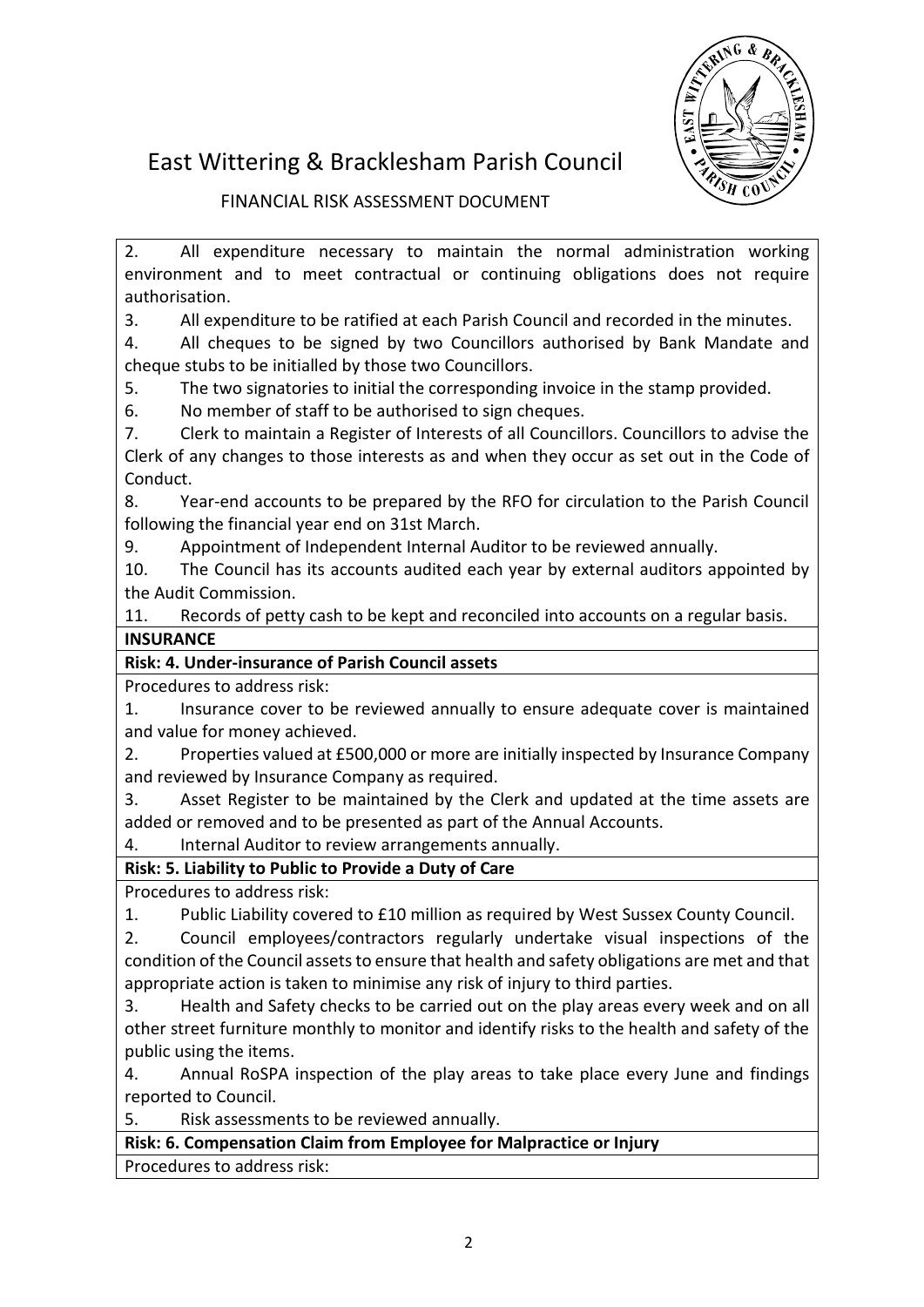

### FINANCIAL RISK ASSESSMENT DOCUMENT

1. Contracts of Employment issued to employees in accordance with employment law.

- 2. Job descriptions of employees reviewed annually.
- 3. Appraisals carried out annually.

4. Matters relating to employees to be discussed in confidence (public and press to leave the meeting room) and minutes recorded as confidential.

5. Appropriate training to be provided for all identified training needs necessary to carry out role.

6. Appropriate equipment to be provided to ensure that employees can carry out role effectively and safely.

Signed

Clerk/RFO Minute ref: 21.60

Date of last review: 20 May 2021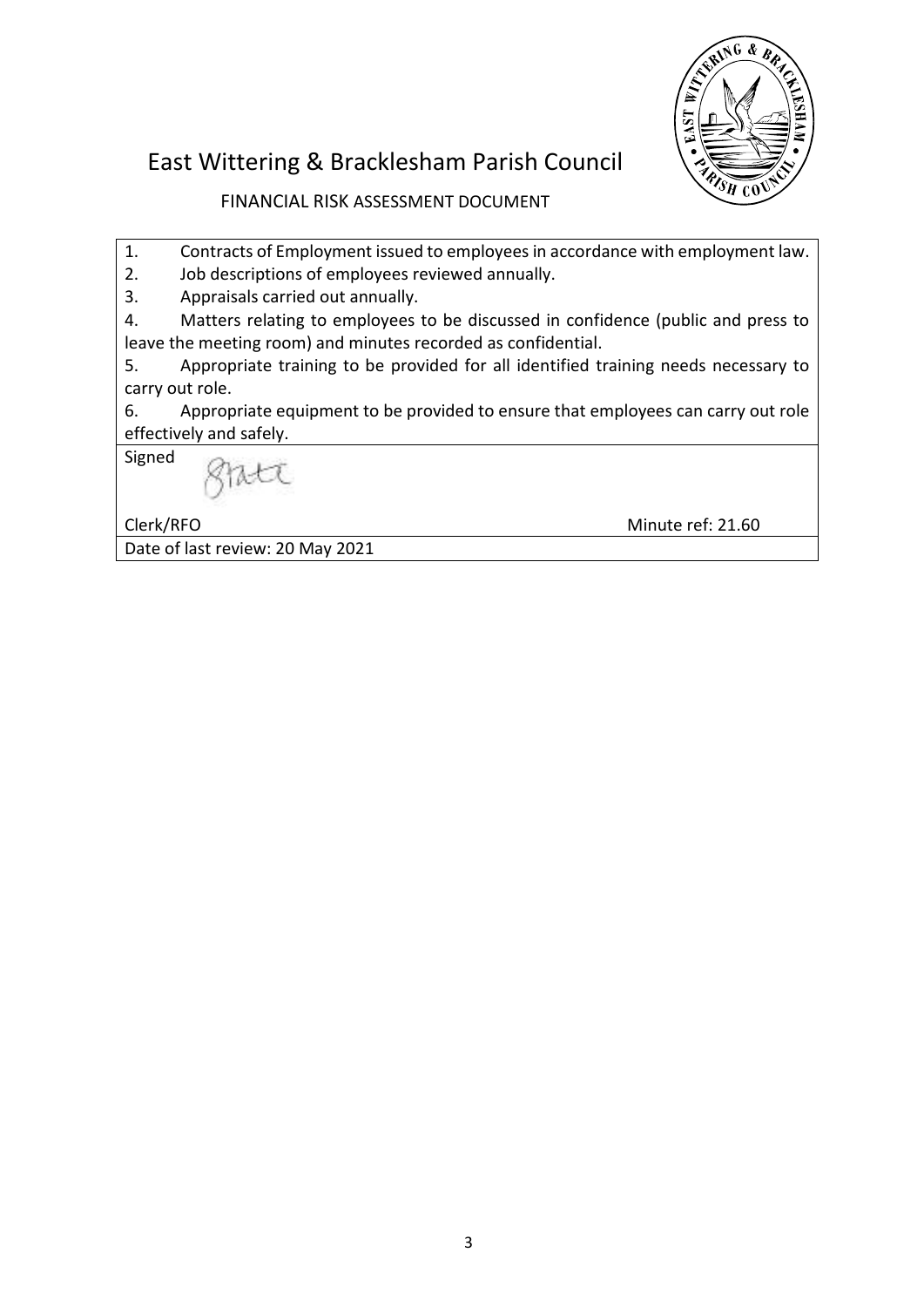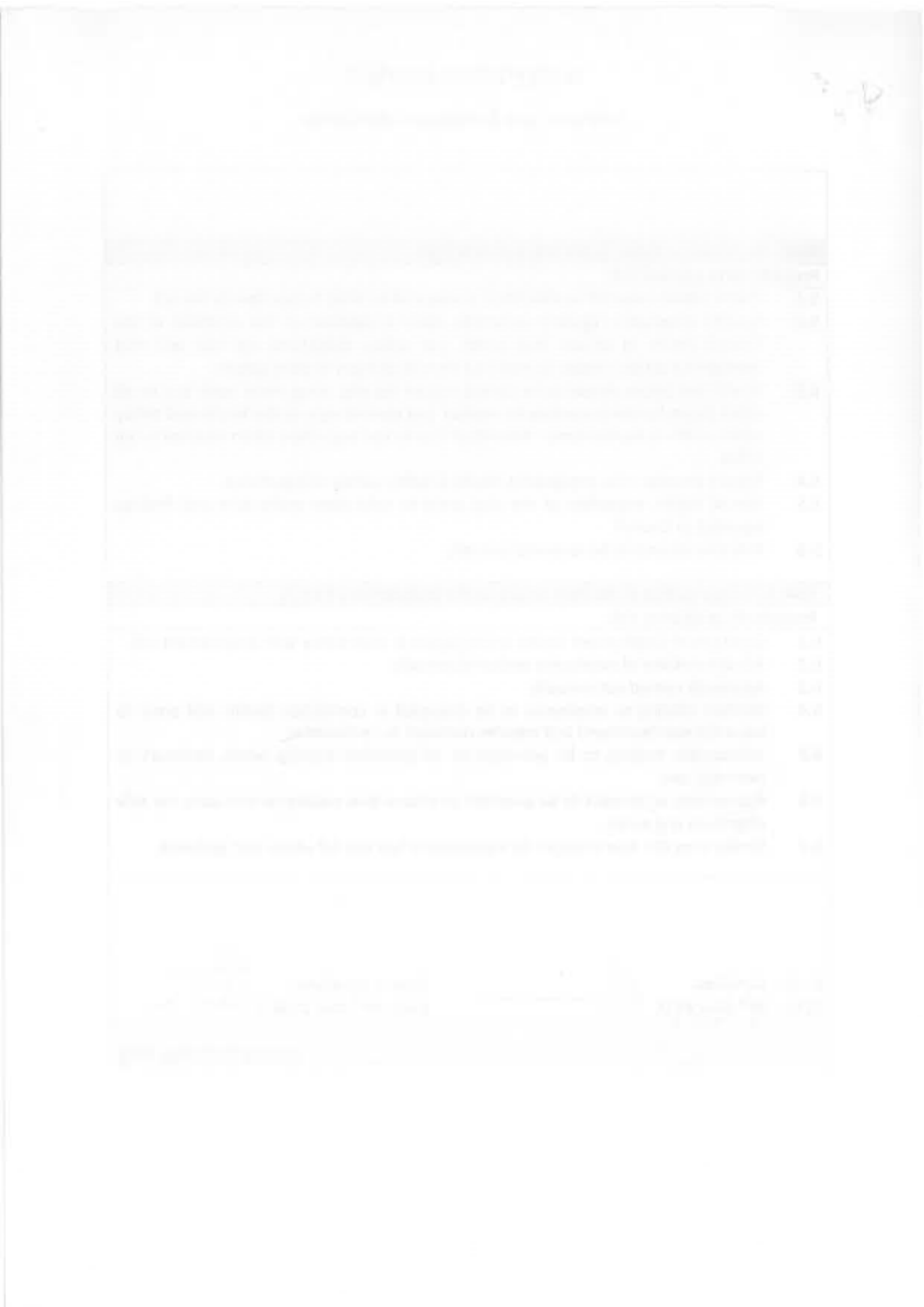| Area                               | <b>Risk</b>           | <b>Those at Risk</b>  | <b>Control Measures</b>               | <b>Risk after</b> | <b>Notes</b>  |
|------------------------------------|-----------------------|-----------------------|---------------------------------------|-------------------|---------------|
|                                    |                       |                       |                                       | <b>Controls</b>   |               |
| Car Park                           | Injury caused by      | members of the        | Adequate lighting                     | Medium            |               |
|                                    | moving vehicle        | public/contractors    | Paths and walkways provided           |                   |               |
|                                    |                       |                       | Parking spaces lined                  |                   |               |
|                                    |                       |                       |                                       |                   |               |
|                                    | Injury caused by Slip | Members of the        | Drop kerbs                            | Medium            |               |
|                                    | or trip               | public/contractors    | Rock salt provided when icy           |                   |               |
| <b>Building entrance/operating</b> | Injury to fingers &   | Members of the        | Motion sensors to open                | Low               | Door serviced |
| sliding automatic doors            | hands                 | public/contractors    | Slow operating slide                  |                   | regularly     |
|                                    |                       |                       | Easy pull apart if a trapping was to  |                   |               |
|                                    |                       |                       | occur                                 |                   |               |
| Using all internal doors           | Injury to finger/hand | Members of the        | Entry Doors into rooms all have       | Medium            |               |
|                                    |                       | public/contractors/   | overhead door closers on slow close.  |                   |               |
|                                    |                       | children              | All other doors are locked            |                   |               |
|                                    |                       |                       | Door wedge/guards available to        |                   |               |
|                                    |                       |                       | keep doors open                       |                   |               |
| Use of folding tables:             |                       |                       |                                       |                   |               |
| Folding/unfolding                  | Injury to fingers     | Members of the public | Hirers demonstrated how to use the    | Low               |               |
|                                    |                       |                       | tables                                |                   |               |
|                                    |                       |                       | Advised that two people do the task   |                   |               |
|                                    |                       |                       |                                       |                   |               |
| Moving the tables on the           | Injury to feet/       | Members of the public | Demonstration of how the trolley      | Low               |               |
| trolleys provided                  | muscle injury /strain |                       | operates                              |                   |               |
|                                    |                       |                       | Advised that it is a two person task. | Low               |               |
|                                    | Injury to feet        |                       |                                       |                   |               |
| Moving the tables once             | /muscle injury        | Members of the public | Advised it is a two person task.      |                   |               |
| unfolded                           | /strain               |                       | Advised to move cleared tables only   | Low               |               |
|                                    |                       |                       |                                       |                   |               |
|                                    |                       |                       | Advised to lift not drag in           |                   |               |
|                                    | Injury to Muscles     |                       | accordance to manual handling         |                   |               |
|                                    | back                  |                       |                                       |                   |               |
|                                    |                       |                       |                                       |                   |               |
|                                    |                       |                       |                                       |                   |               |

AUTHOR BRACKLESHAM BARN, BEECH AVENUE, BRACKLESHAM BAY PO20 8HU (JUNE 2012) Last review: May 2021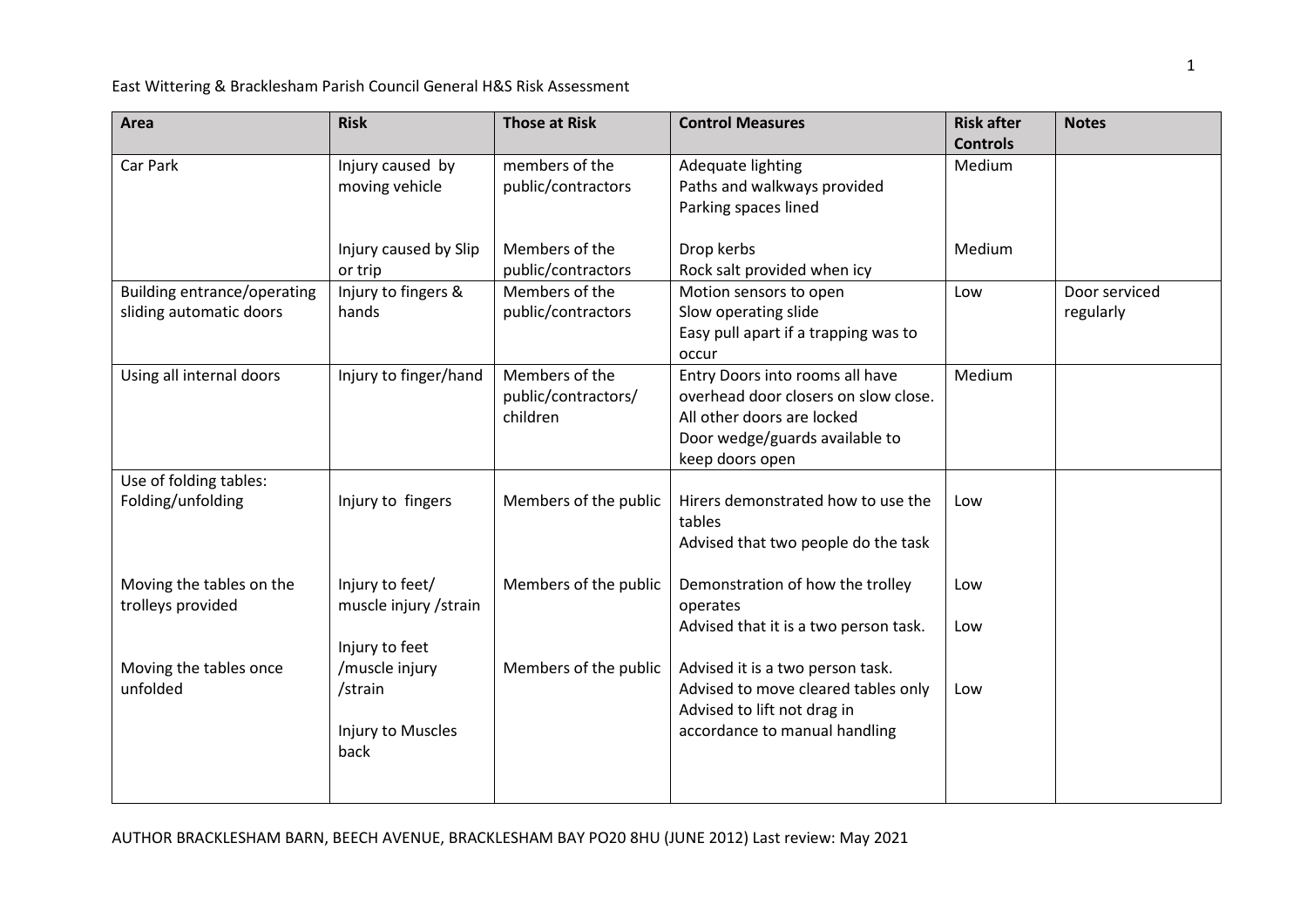| Area                                                    | <b>Risk</b>                                     | <b>Those at Risk</b>                              | <b>Control Measures</b>                                                                                                                                                                                                           | <b>Risk after</b> | <b>Notes</b> |
|---------------------------------------------------------|-------------------------------------------------|---------------------------------------------------|-----------------------------------------------------------------------------------------------------------------------------------------------------------------------------------------------------------------------------------|-------------------|--------------|
|                                                         |                                                 |                                                   |                                                                                                                                                                                                                                   | <b>Controls</b>   |              |
| Using stacking chairs:<br>Lifting them off the trolleys | Injury to fingers/<br>muscle injury             | Members of the public                             | Advised to lift chairs off two handed<br>from the sides of the chair                                                                                                                                                              | Low               |              |
| Using electrical sockets                                | Injury electric shock                           | Members of the<br>public/contractors/<br>children | All relevant electric goods must carry<br>an in-date PAT certificate (see HSE<br>guidelines for clarification)<br>(Safety guards put on unused<br>sockets                                                                         | Low               |              |
| Using the stage;<br>getting onto/off the stage          | injury from slipping/<br>tripping up the stairs | Members of the<br>public/contractors/<br>children | advised to keep stairs clear and free<br>of spillages<br>advised to keep lights on and<br>curtains drawn<br>advised to keep all children escorted<br>edge of the stairs painted bright<br>white<br>advised to use the stairs only | Medium            |              |
| Stage Lectern<br>moving the Lectern                     | Injury to<br>Muscle/back / feet                 | Members of the<br>public/contractors              | advised that moving the lectern is a<br>two person task<br>Advised lectern is not to be moved<br>from the stage area                                                                                                              | Medium            |              |
| Using the music system                                  | Electric shock                                  | Members of the<br>public/contractors              | Operate with dry hands ONLY                                                                                                                                                                                                       | Low               |              |
| Using the curtains & Blinds<br>with rope pulls          | Strangulation                                   | Members of the<br>public/children                 | All rope pulls are attached to walls<br>and do not hang loose<br>Children are not to left<br>unaccompanied                                                                                                                        | Low               |              |
| Opening & Closing curtains<br>& blinds                  | <b>Friction Burn</b>                            | Members of the<br>public/contractors              | There is no free running of the rope                                                                                                                                                                                              | Low               |              |

AUTHOR BRACKLESHAM BARN, BEECH AVENUE, BRACKLESHAM BAY PO20 8HU (JUNE 2012) Last review: May 2021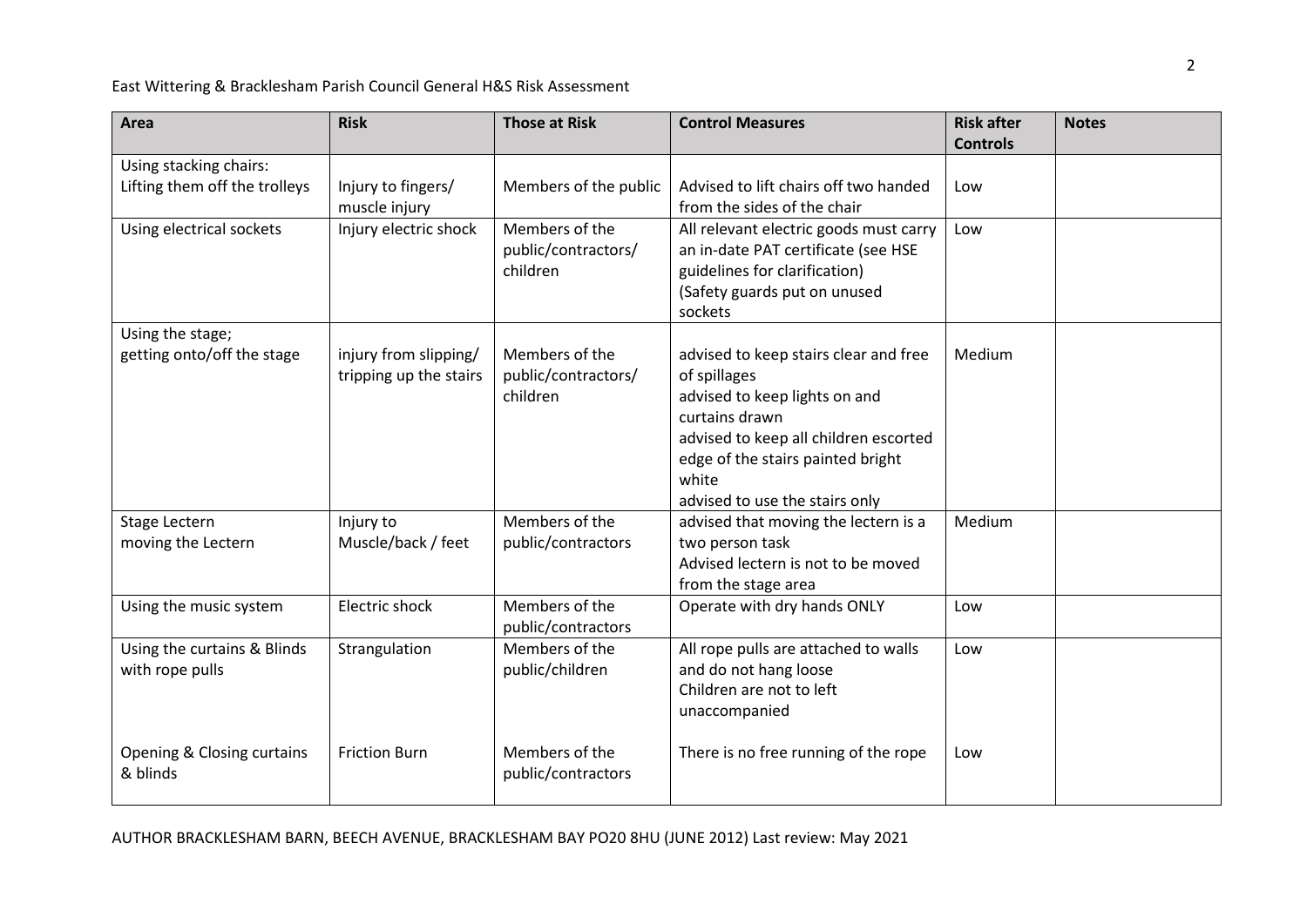| Area                                             | <b>Risk</b>                                                             | <b>Those at Risk</b>                              | <b>Control Measures</b>                                                                                                                                                                                         | <b>Risk after</b><br><b>Controls</b> | <b>Notes</b> |
|--------------------------------------------------|-------------------------------------------------------------------------|---------------------------------------------------|-----------------------------------------------------------------------------------------------------------------------------------------------------------------------------------------------------------------|--------------------------------------|--------------|
| Use of Fire Exit doors                           |                                                                         |                                                   |                                                                                                                                                                                                                 |                                      |              |
| Opening & Closing                                | Injury to fingers/<br>hands                                             | Members of the<br>public/children/<br>contractors | Doors are self closing but also have a<br>stay open option<br>Doors labelled as fire exits both<br>inside and out<br>Doors to be operated by push pull<br>bar only<br>Children are not to left<br>unaccompanied | Medium                               |              |
| <b>Storage Cupboards</b>                         |                                                                         |                                                   |                                                                                                                                                                                                                 |                                      |              |
| Using the shelves                                | Injury caused by<br>collapse of shelf                                   | Members of the<br>public/contractors/<br>children | Shelves are placed so that they<br>cannot be over stacked<br>Shelves have central reinforce<br>brackets<br>Children not permitted<br>Step ladder provided                                                       | Medium                               |              |
| Access to items above                            |                                                                         | Members of the                                    | Storage above 5' must be a                                                                                                                                                                                      | Medium                               |              |
| shoulder height                                  | Injury by falling<br>object/injury from<br>incorrect manual<br>handling | public/contractors/<br>children                   | maximum of 10kilos                                                                                                                                                                                              |                                      |              |
| Incorrect storage/items<br>piled up onto shelves | Injury caused by<br>falling items                                       | Members of the<br>public/children/<br>contractors | Cupboards regularly checked by staff<br>for problems.                                                                                                                                                           | High                                 |              |
| Moving of table tennis                           | Injury to hands &                                                       | Members of the                                    | only groups authorised to use the                                                                                                                                                                               | Medium                               |              |
| tables                                           | feet                                                                    | public/contractors                                | tables are to move them                                                                                                                                                                                         |                                      |              |
| Lighting<br>using light switches                 | Electric shock                                                          | Members of the<br>public/children/<br>contractors | switches are out of reach of young<br>children                                                                                                                                                                  | Low                                  |              |

AUTHOR BRACKLESHAM BARN, BEECH AVENUE, BRACKLESHAM BAY PO20 8HU (JUNE 2012) Last review: May 2021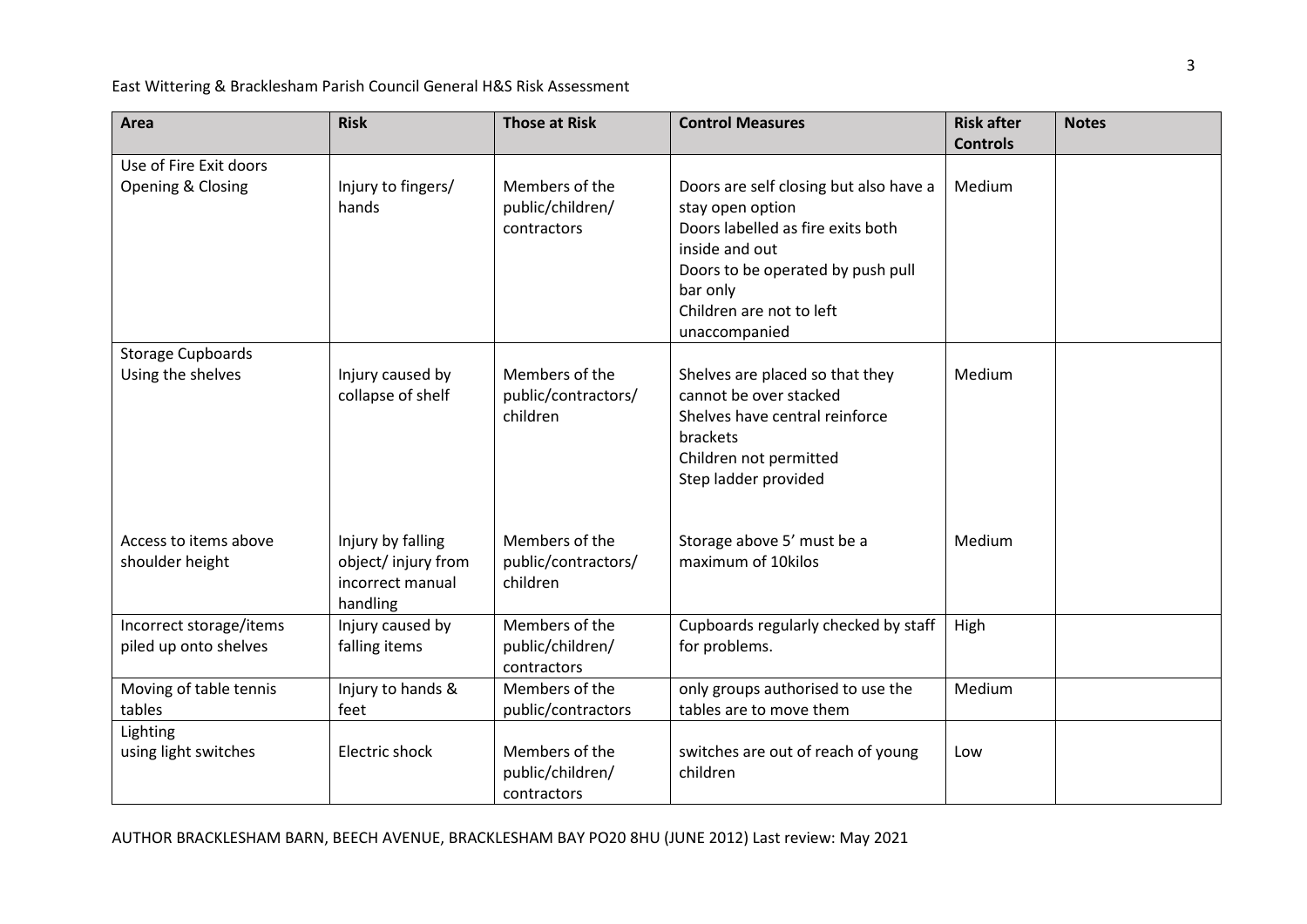| Area                            | <b>Risk</b>                         | <b>Those at Risk</b>                              | <b>Control Measures</b>                                                                                                                     | <b>Risk after</b><br><b>Controls</b> | <b>Notes</b> |
|---------------------------------|-------------------------------------|---------------------------------------------------|---------------------------------------------------------------------------------------------------------------------------------------------|--------------------------------------|--------------|
| changing a light bulb           | Injury from fall/<br>electric shock | Members of the<br>public/contractors              | only qualified contractors who have<br>completed a Permit to Work and<br>provide a Risk Assessment are<br>authorised to change a light bulb | Low                                  |              |
| Using boiling water<br>Instanta | Burn/scald                          | Members of the<br>public/children/<br>contractors | Clearly labelled that boiling water is<br>dispensed<br>Children are not to be left<br>unaccompanied in the kitchen                          | Medium                               |              |
| Kitchen Shutter                 | Injury to hands/<br>fingers         | Members of the<br>public/children                 | Slow closing and noisy                                                                                                                      | Low                                  |              |
| Using the Fridge/ freezer       | Injury to hands                     | Members of the<br>public/children/<br>contractors | Handle runs the length of the unit<br>Children not to be left<br>unaccompanied in the kitchen                                               | Low                                  |              |
|                                 | Ice burn                            | Children/public                                   | Metal parts of the freezer are under<br>the drawers                                                                                         | Low                                  |              |
| Using the Cooker                | Burns/scalds                        | Members of the<br>public/children/<br>contractors | Children are not to be left<br>unaccompanied in the kitchen<br>Gas mains has to manually switched<br>on with the extractor fans,            | Medium                               |              |
|                                 | Gas Leak                            | Members of the<br>public/children/<br>contractors | Mains switch is alarmed with an<br>override cut off switch                                                                                  | Low                                  |              |
| Using the microwave             | Burns/scalds                        | Members of the<br>public/contractors              | User warning sign on outside door of<br>microwave<br>Out of reach of children                                                               | Medium                               |              |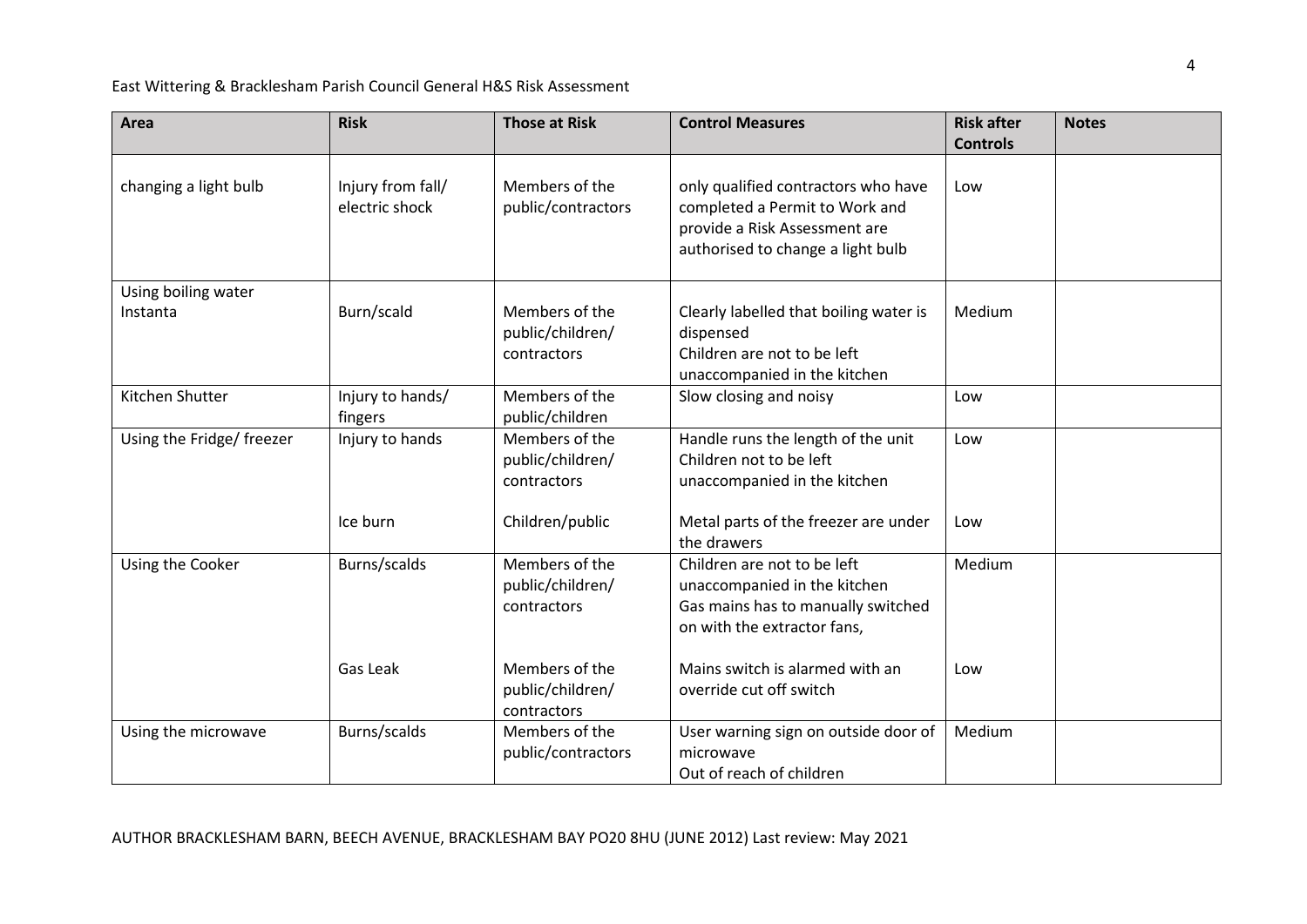| Area                                            | <b>Risk</b>                                                     | <b>Those at Risk</b>                              | <b>Control Measures</b>                                                                                                                                                 | <b>Risk after</b><br><b>Controls</b> | <b>Notes</b>                                                    |
|-------------------------------------------------|-----------------------------------------------------------------|---------------------------------------------------|-------------------------------------------------------------------------------------------------------------------------------------------------------------------------|--------------------------------------|-----------------------------------------------------------------|
| Using the dishwasher                            | Scalds if door<br>opened mid cycle                              | Members of the<br>public/contractors              | Turned off for general use.                                                                                                                                             | Low                                  |                                                                 |
| All Floors                                      | Injury from slips on<br>spillages/debris                        | Members of the<br>public/children/<br>contractors | Walkthrough checkout before start<br>and end of each day checking for<br>spillages/debris<br>All hirers advised to clear up<br>spillages immediately upon<br>happening. | Low                                  |                                                                 |
| Hot Water Urn                                   | Injury of<br>burns/scalds if not<br>used as per<br>instructions | Members of the<br>public/contractors              | Instructions are kept with the unit<br>Urn kept in locked cupboard and<br>only available on request.                                                                    | Low                                  |                                                                 |
| Parish Office                                   | Lone Working                                                    | Office staff                                      | Turn entrance doors to 'exit only' to<br>prevent unauthorised access                                                                                                    | Low                                  |                                                                 |
| Playgrounds<br>(Downview & Bracklesham<br>Park) | <b>Equipment failure</b>                                        | Members of<br>public/contractors                  | Regular playground inspections<br>completed twice weekly by<br>contractor.<br>Annual ROSPA inspection and action<br>on results                                          | Medium<br>Medium                     | Andrews Garden<br>Services complete<br>every Monday &<br>Friday |
|                                                 | Slips/Trips/Falls                                               | Members of<br>public/contractors                  | See Above. Safety surfacing applied<br>around play equipment.                                                                                                           | Medium                               |                                                                 |
|                                                 | Hazardous<br>substances/materials                               | Members of<br>public/contractors                  | Regular inspections and litter picking                                                                                                                                  | Medium                               |                                                                 |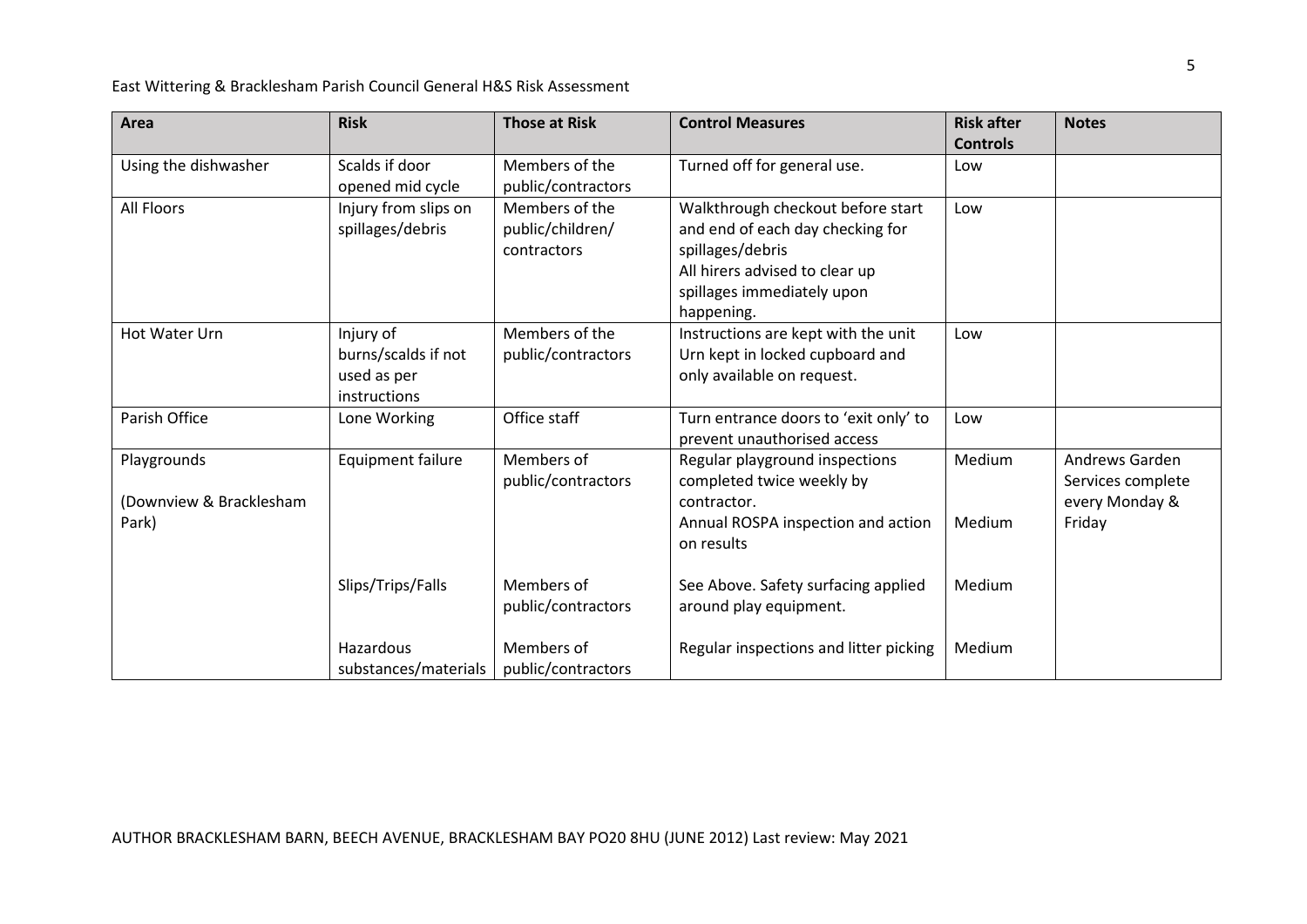# **FIRE RISK ASSESSMENT Bracklesham Barn**

**DATE: 8th January 2021** 

**REVIEW DATE: 01 January 2022**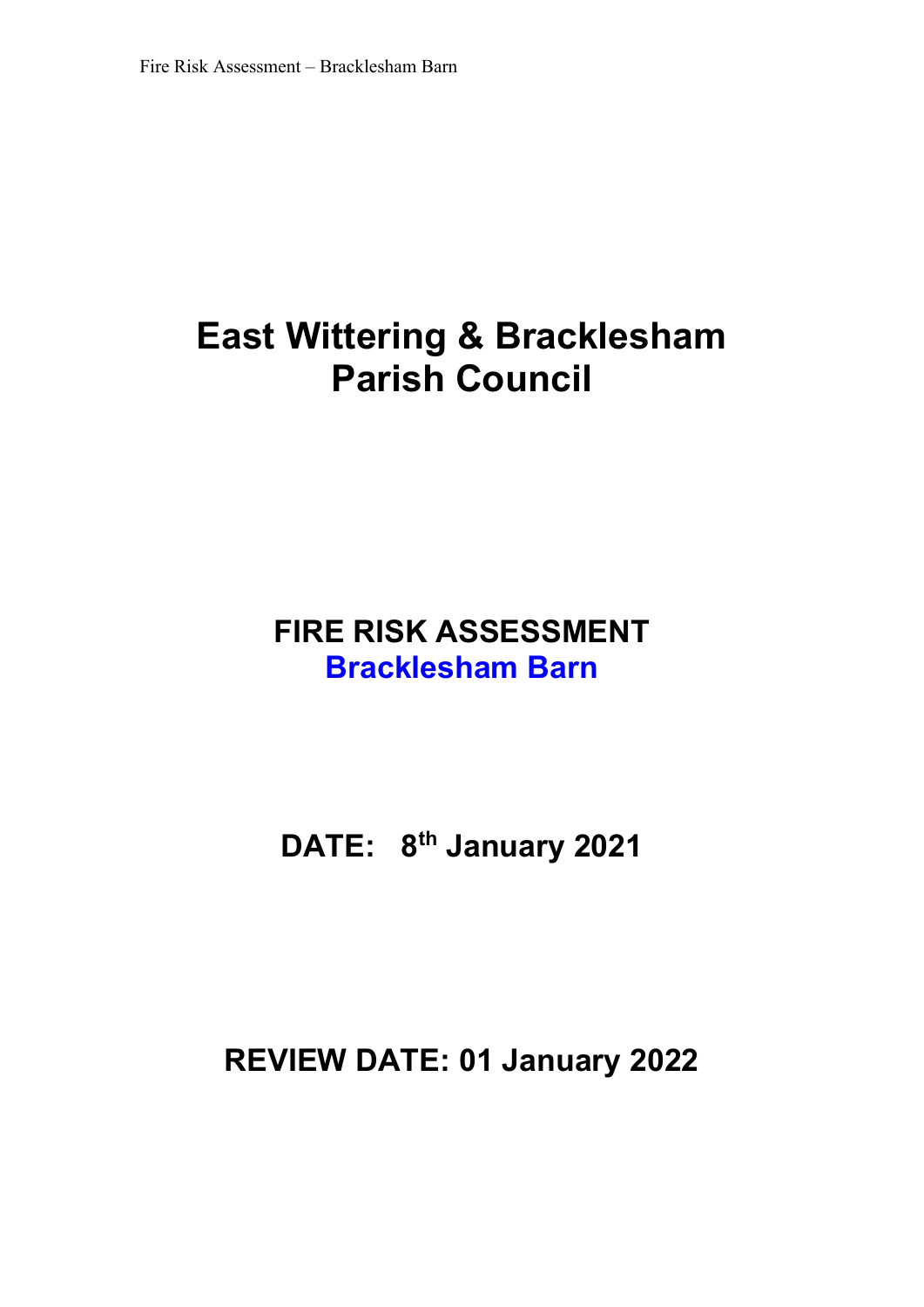# **INDEX**

| 1. | <b>Premises Particulars</b>                      |
|----|--------------------------------------------------|
| 2. | <b>General Statement of Policy</b>               |
| 3. | <b>Management Systems</b>                        |
| 4. | <b>General Description of Premises</b>           |
| 5. | Fire Safety System within the Premises           |
| 6. | <b>Plan Drawing</b>                              |
| 7. | <b>Fire Hazards</b>                              |
| 8. | People at Risk                                   |
| 9. | Means of Escape (Horizontal Evacuation)          |
| 10 | Means of Escape (Vertical Evacuation)            |
| 11 | <b>Fire Safety Signs and Notices</b>             |
| 12 | <b>Fire Warning System</b>                       |
| 13 | <b>Emergency Lighting</b>                        |
| 14 | <b>Firefighting Equipment</b>                    |
| 15 | Maintenance                                      |
| 16 | Method of Calling the Fire Service               |
| 17 | <b>Emergency Action Plan</b>                     |
| 18 | Training                                         |
| 19 | Action Plan - Record of Fire Safety Deficiencies |
| 20 | <b>General Comments and/or Observations</b>      |
| 21 | <b>Additional Hazards</b>                        |
| 22 | Fire Safety Management Plan                      |
| 23 | <b>Fire Action Notice for Premises</b>           |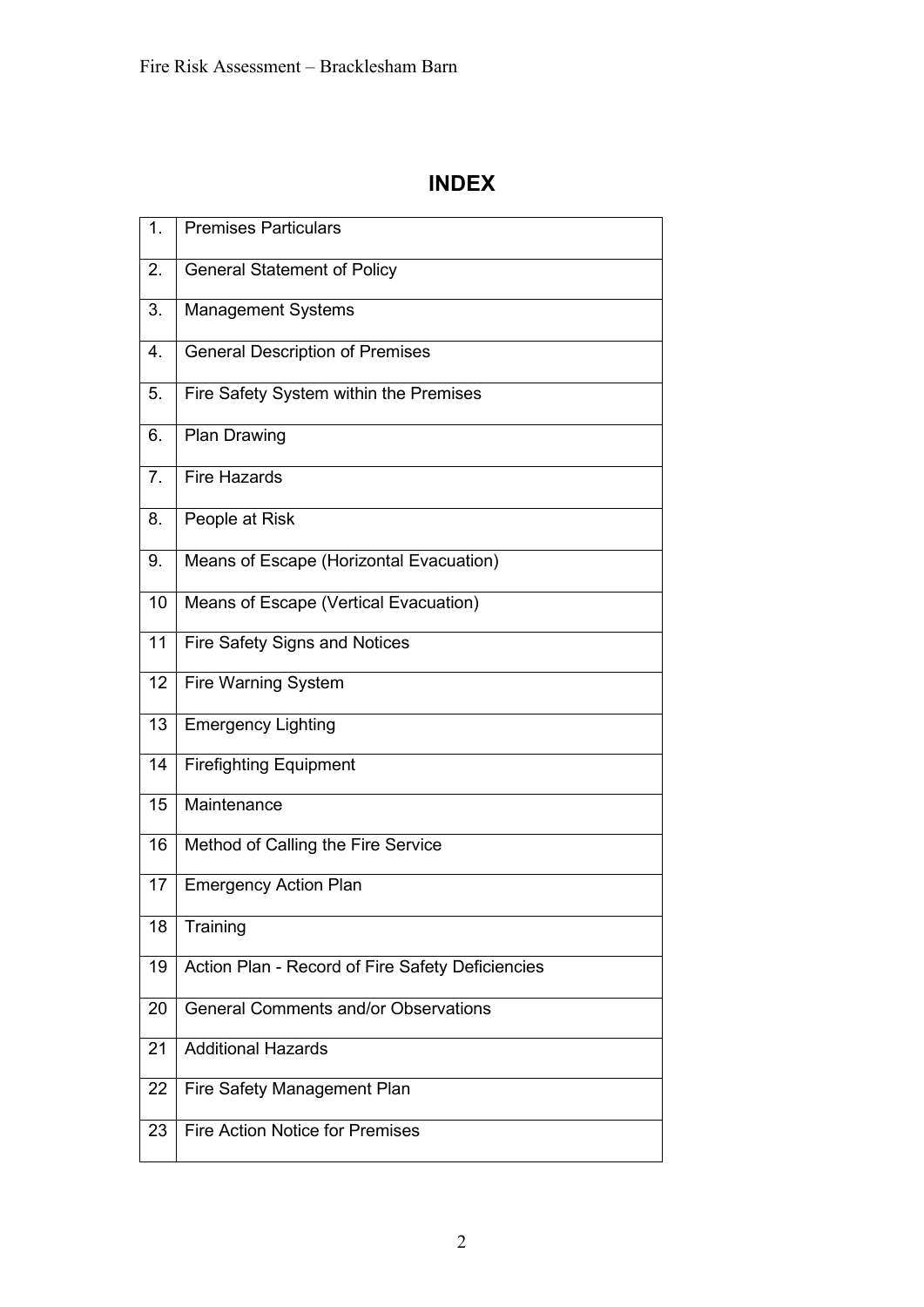# **FIRE RISK ASSESSMENT**

| <b>FIRE RISK ASSESSMENT</b>                                                                                                                                                                                                                                             |                                                                                                                                                                                                                                                                                                                                                                                                                                                                                                 |  |  |  |
|-------------------------------------------------------------------------------------------------------------------------------------------------------------------------------------------------------------------------------------------------------------------------|-------------------------------------------------------------------------------------------------------------------------------------------------------------------------------------------------------------------------------------------------------------------------------------------------------------------------------------------------------------------------------------------------------------------------------------------------------------------------------------------------|--|--|--|
| <b>PREMISES PARTICULARS</b><br>$1_{-}$                                                                                                                                                                                                                                  |                                                                                                                                                                                                                                                                                                                                                                                                                                                                                                 |  |  |  |
| Premises Name: Bracklesham Barn                                                                                                                                                                                                                                         | <b>Use of Premises:</b>                                                                                                                                                                                                                                                                                                                                                                                                                                                                         |  |  |  |
| <b>Address:</b><br>Beech Avenue,<br><b>Bracklesham</b><br>Chichester<br><b>West Sussex</b><br><b>PO20 8HU</b>                                                                                                                                                           | <b>Community Centre</b>                                                                                                                                                                                                                                                                                                                                                                                                                                                                         |  |  |  |
| Tel No:<br>07842 664723                                                                                                                                                                                                                                                 | <b>Owner/Employer/Person in control</b><br>of Workplace:<br>Sam Tate - Parish Clerk<br>Leah Kennard - Assistant Clerk                                                                                                                                                                                                                                                                                                                                                                           |  |  |  |
| <b>Date of Risk Assessment</b><br>1 December 2019                                                                                                                                                                                                                       | Date of Review:<br>6 May 2022                                                                                                                                                                                                                                                                                                                                                                                                                                                                   |  |  |  |
| Name and relevant details of the person who carried out the Fire Risk<br>Assessment and/or standard used for assessment:<br>Mrs Sam Tate<br>The Government Guide to Fire Safety Risk Assessment 5 step check list has<br>been used as the standard for this assessment. |                                                                                                                                                                                                                                                                                                                                                                                                                                                                                                 |  |  |  |
| <b>GENERAL STATEMENT OF POLICY</b><br>$2_{-}$                                                                                                                                                                                                                           |                                                                                                                                                                                                                                                                                                                                                                                                                                                                                                 |  |  |  |
| <b>Statement:</b><br>activities.<br>training and supervision as they need for this purpose.<br>comply with all statutory requirements.                                                                                                                                  | It is the policy of East Wittering & Bracklesham Parish Council to protect all<br>persons including employees, customers, contractors and members of the public<br>from potential injury and damage to their health which might arise from work<br>The company will provide and maintain safe and healthy working conditions,<br>equipment and system of work for all employees and provide such information,<br>The company will give a high level of commitment to health and safety and will |  |  |  |
|                                                                                                                                                                                                                                                                         |                                                                                                                                                                                                                                                                                                                                                                                                                                                                                                 |  |  |  |
| Signed:                                                                                                                                                                                                                                                                 | Print Name: S. Tate Date: 08/01/21                                                                                                                                                                                                                                                                                                                                                                                                                                                              |  |  |  |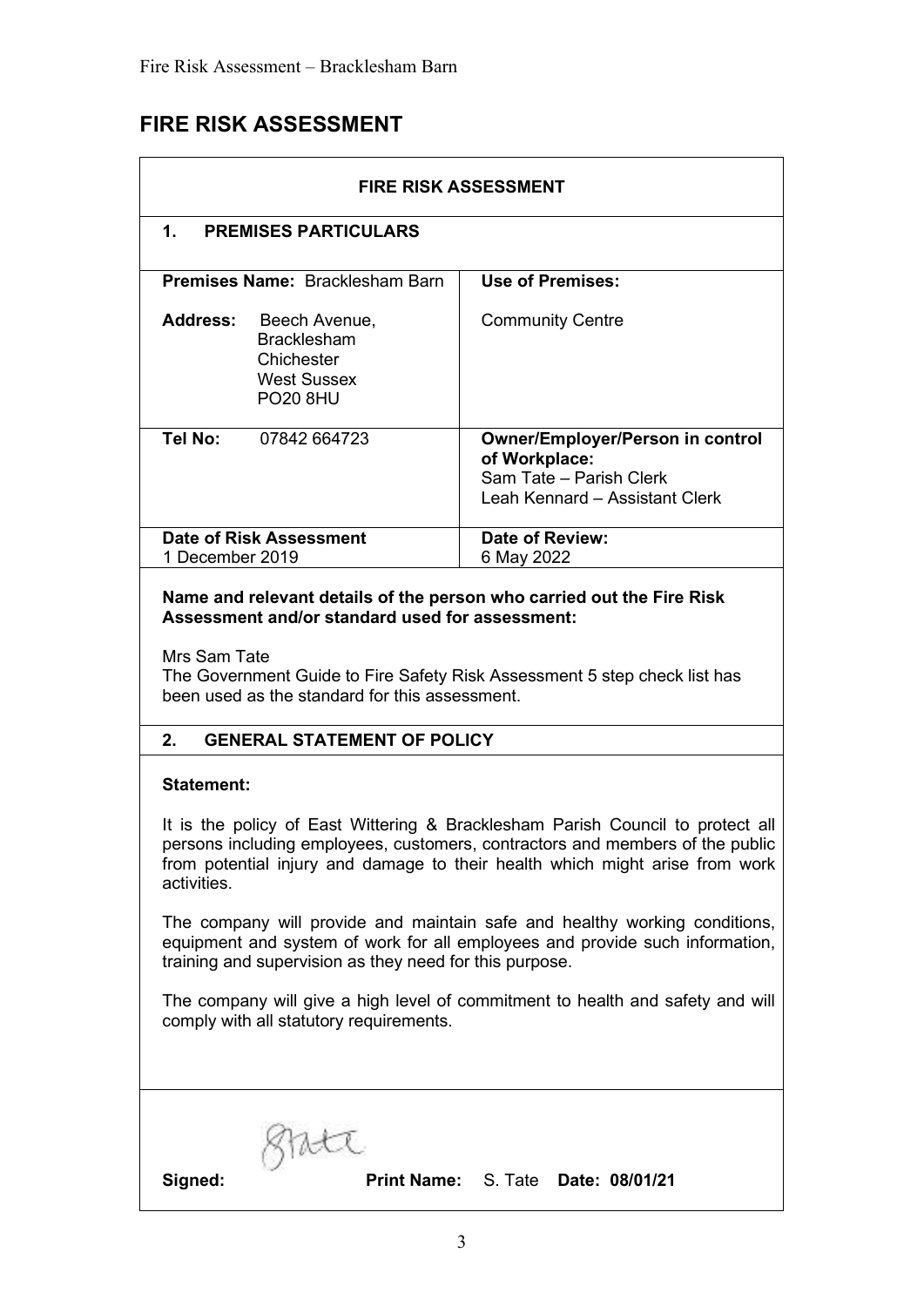#### **3. MANAGEMENT SYSTEMS**

#### **Commentary:**

The Fire Safety Management Plan is contained with the Health and Safety file and it kept behind reception for everyone to access.

The plan confirms that a fire risk assessment will be completed to ensure adequate fire safety and will be reviewed as necessary. The fire risk assessment will follow the five step approach detailed in the HM Government fire safety risk assessment guide.

The significant findings will be recorded.

Any deficiencies identified by the fire risk assessment process will be prioritised and rectified accordingly.

The office staff are responsible for:

- Deciding the fire safety protective and preventative measures
- Ensuring they are implemented and communicated to other employees
- Routine periodic checks of all systems

The other appointed persons are shown on the attached schematic. They will be responsible for the fire safety measures as shown.

There are no other occupiers to inform of fire safety issues or to co-operate and co-ordinate with.

The Office staff are responsible for monitoring the effectiveness of the fire risk assessment process and its implementation.

Fire Drills are carried out yearly.

All fire training, routine checks and engineers tests of fire safety equipment are recorded in the Fire Log Book.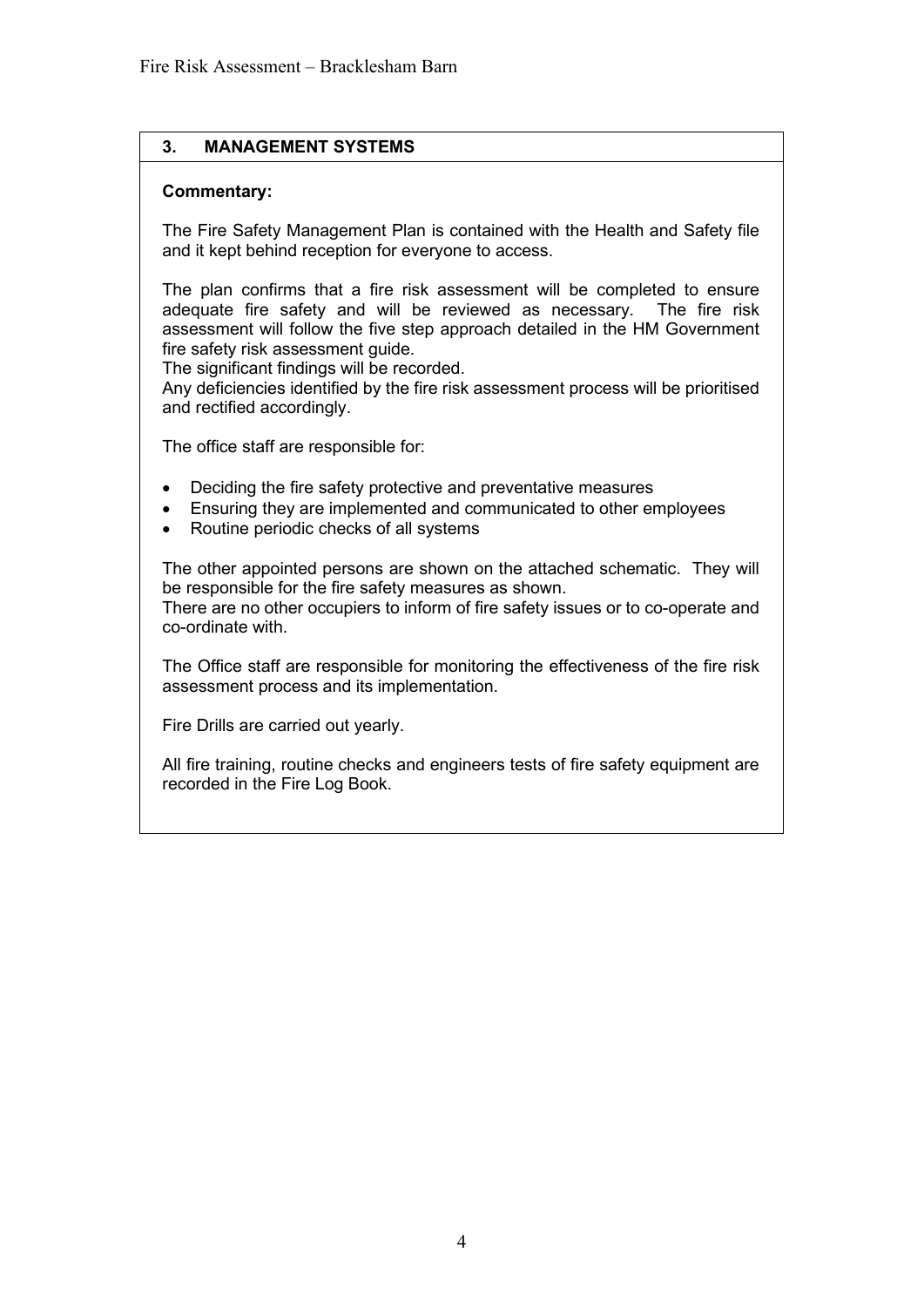#### **4. GENERAL DESCRIPTION OF PREMISES**

#### **Description:**

The building comprises of two halls, a kitchen, two public toilets and one disabled toilet and sport changing room facilities including separate rooms for referees, approximately 400m2, all on one floor, Brick, breeze block brick, and of which the main building is half cladded and half traditional brick built with pitched slate roof. Built 2010/2011.

The premises are considered to be of low risk taking into account the likelihood of fire and likely consequences. In the event of fire there is little chance of anyone being placed at risk due to the fire safety measures in place.

The building is all on one level with the exception of a low stage at one end of the main hall. There is an escape route off of the stage into the sports changing area and into the car park from here. The building is protected by fire resisting walls, partitions and self-closing fire doors. There are fire exits in all the rooms except the WCs and the sports changing rooms which are considered at no risk. The windows are all aluminium framed and the curtains/rollers are all fire retardant coated including the stage curtains. The main hall has a wood ceiling and wood beams from floor to ceiling, these have been treated for fire resistance. The main hall floor is also made of a treated flame resistant wood.

**Occupancy**: **Times the Premises are in use:**  *8am – 12:30am* 

**The total number of persons visiting within the premises at any one time:** up to 200

**Size:** 

**Building footprint: 400m2**

**Number of Floors:** 1

#### **Number of Stairs:**

2 five step stairs leading up to the stage

#### **5. FIRE SAFETY SYSTEMS WITHIN THE PREMISES**

#### **Fire Warning System: (ie automatic fire detection, break-glass system to BS 5839, other)**

Electrical system complying to BS 5839 : Part 1. Break-glass call points are provided by every fire escape. A minimum of 1 Smoke detector has been provided in every room and walk in cupboard.

#### . **Emergency Lighting (ie maintained/non-maintained, 1hr/3hr duration to BS 5266)**

Non-maintained type to 3 hours complying with BS 5266 provided on all fire exits and also provided within all rooms and walk in cupboards, and externally around the building.

#### **Other: (e.g. Sprinkler System to LPC rules BS 5306)**

Portable Fire-Fighting Equipment to BS EN3 provided in accordance with the Guide.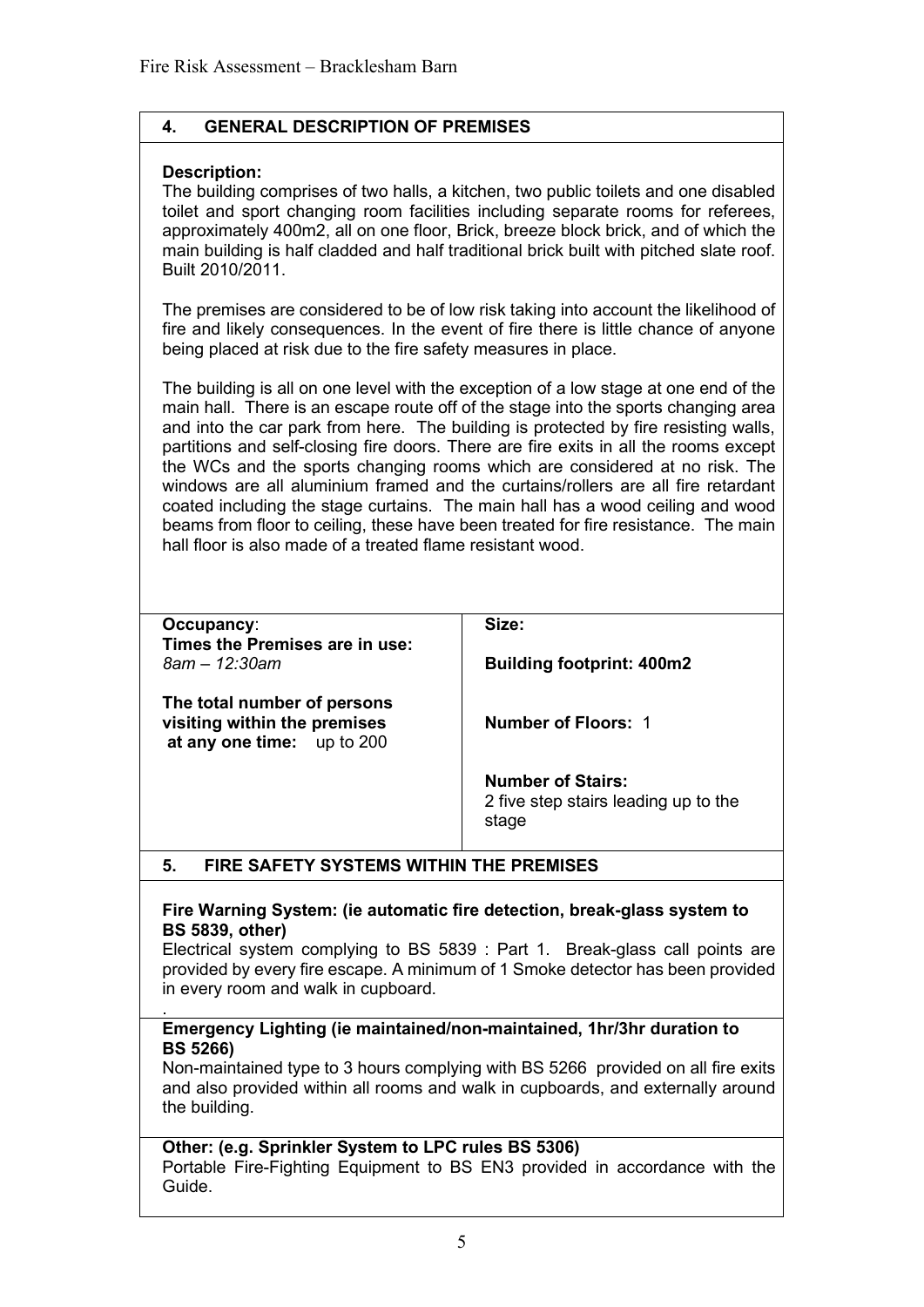#### **6. (Single line) PLAN DRAWING OF PREMISES**

THIS PLAN, DISPLAYED NEAR THE FIRE ALARM PANEL, ALSO INDICATES THE POSITION OF MAINS GAS, ELECTRICITY AND WATER ISOLATION VALVES IN ORDER TO ASSIST EMERGENCY SERVICES IF THEY NEED TO FORCE AN ENTRY OUTSIDE NORMAL BUSINESS TIMES.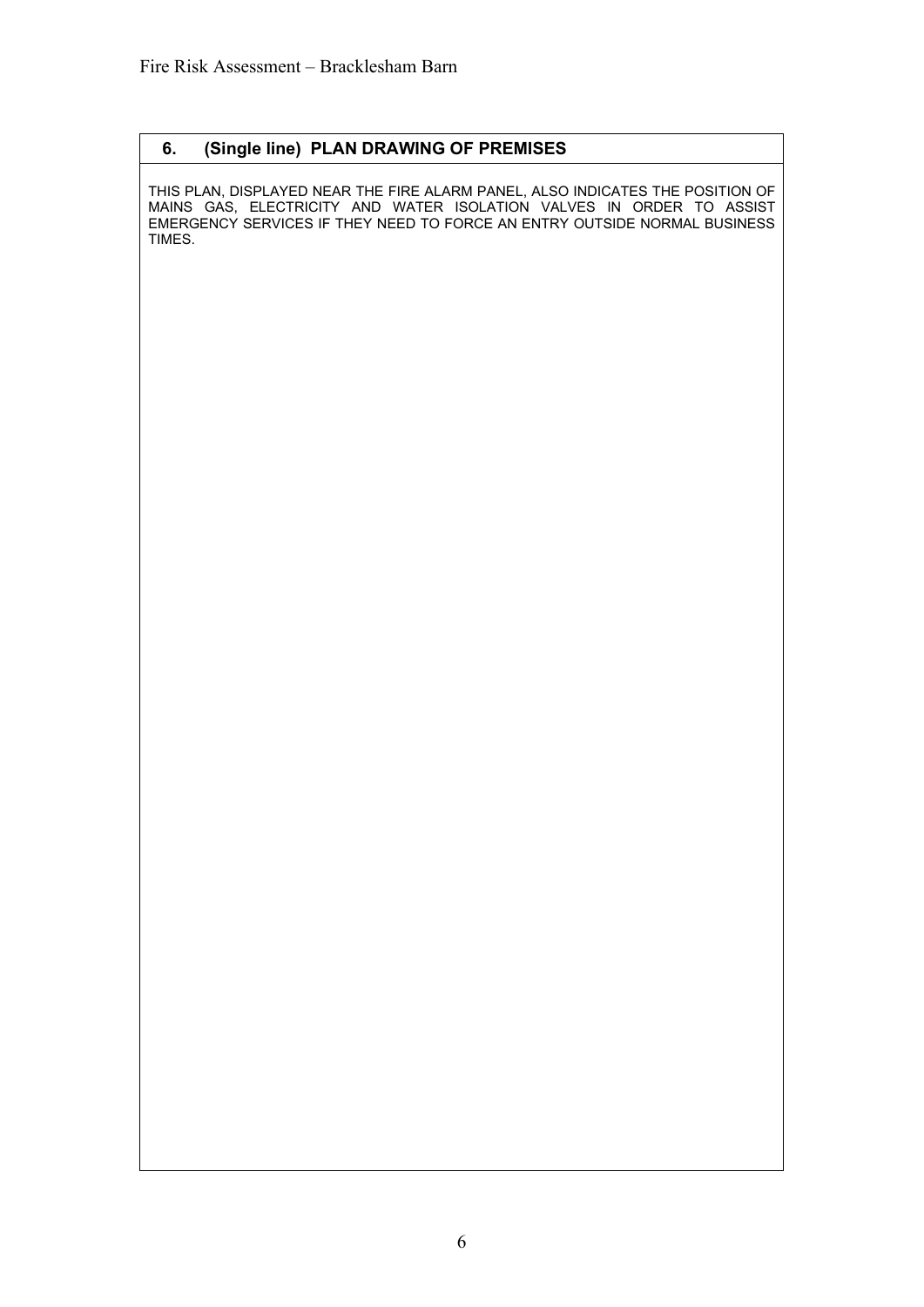Fire Risk Assessment – Bracklesham Barn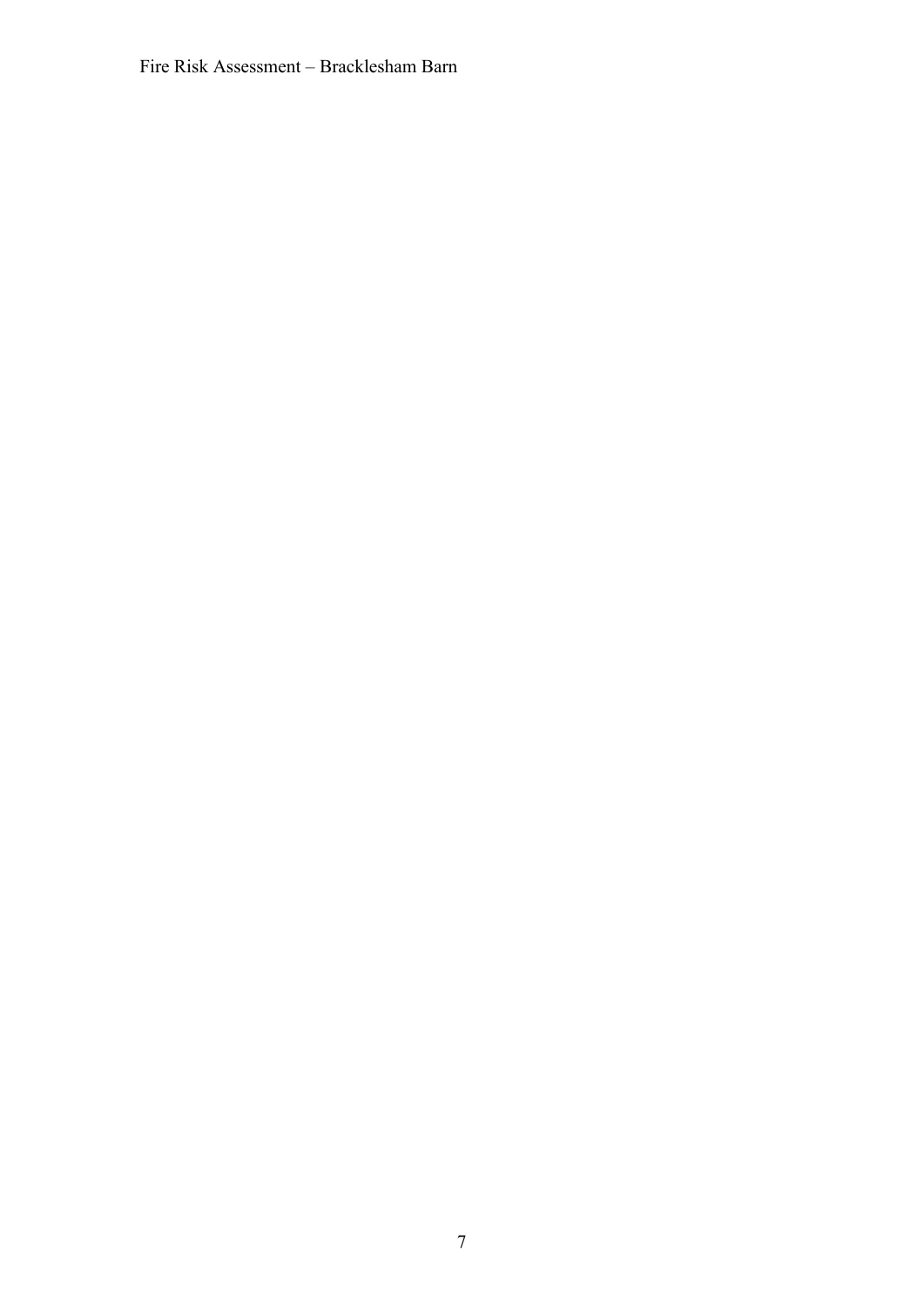#### **7. IDENTIFY FIRE HAZARDS**

#### **Source of Ignition:**

The ignition sources are mainly those which are found in any community centre premises, being some office electrical equipment such as projectors and data server (which is housed in a glass and metal cabinet), and some theatrical equipment such as stage curtains and music/video equipment. There is also an electrical cupboard housed within the main hall, which has all of the meters and some of the fuse boxes, and there is a boiler room which is attached to the main hall but access is external entry only which is locked with very limited access. Within the boiler room there is a 1000 litre water tank, two gas boilers. This is the room for the controls to all of the buildings heating systems.

There is also a kitchen, fitted to commercial kitchen standards that contains items such as an induction hob and oven, a portable grill, a mains connected dish washer, toaster, kettle, a hot water urn and a microwave oven. There is also an extractor system. The main gas shut off valve is just outside the kitchen fire escape.

Smoking is not allowed in the building.

There are no other significant ignition sources within the workplace.

#### **Source of Fuel:**

The sources of fuel are those commensurate with community centre premises being furniture, of which there are 30 wooden framed flame retardant chairs and 130 metal framed flame retardant padded chairs. There is very little decoration within the building, there is one stand and a notice board that is filled with leaflets and flyers. The waste paper bin is emptied regularly and the waste is stored outside away from the building in a metal bin.

There is 'mains gas' supplying the gas boiler.

There are within the building 5 main storage cupboards. Three of the cupboards house equipment belonging to the building such as crockery, cutlery, glassware, soft drinks, some alcohol mainly wine, and 4 exercise (fire retardant) exercise mats, a tall drinks cooler, lycra chair covers and organza sashes, and wedding drapes (which are ingrained with a fire retardant when they were made). The other two cupboards house equipment belonging to the building and it's users, such as table tennis tables, short mat bowling equipment, children's play equipment, tables and chairs.

#### **Source of Oxygen:**

There is no relevant hazard with oxygen supply for a potential fire. There are no additional sources of oxygen other than normal air.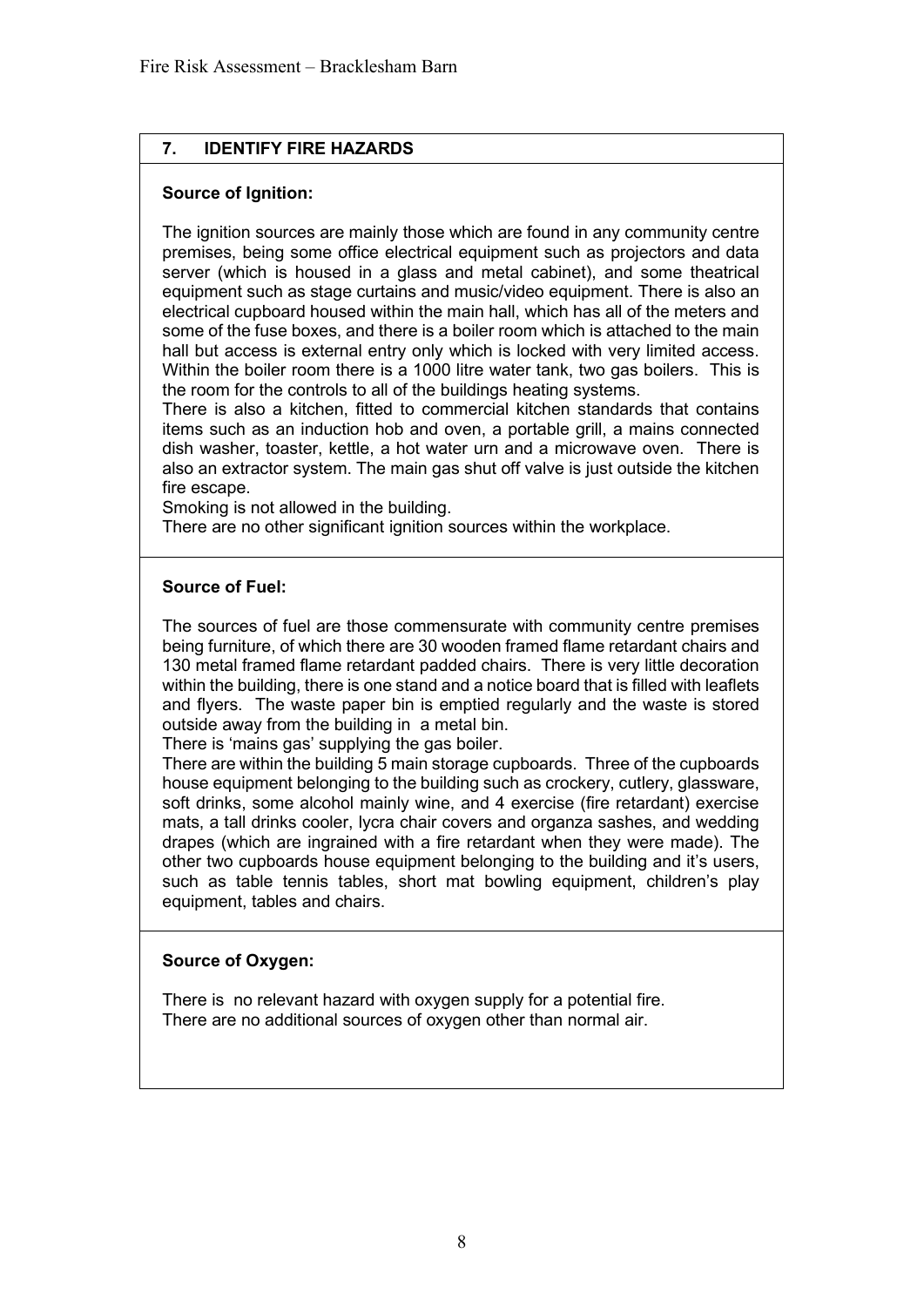#### **Work Processes:**

The work processes are commensurate with normal community centre premises. There are no processes that pose a significant fire hazard. A competent electrician maintains all the electrical equipment and lighting systems. A competent person regularly carries out PATs on all portable electrical equipment*.* 

#### **Structural features that could promote spread of fire:**

This is a new building, built in 2010/2011.

All services and compartments have been inspected by a building surveyor in 2010 and confirmed as adequately fire stopped at wall/floor penetrations and there are no voids or false ceilings.

There have been no building alterations since that inspection.

#### **8. IDENTIFY PEOPLE AT RISK**

**Identify and specify the location of people at significant risk in case of fire, indicating why they are at risk, and what controls are or need to be in place:** 

There are only 2 employees of the building and all staff are given an induction including all safety procedures on first being employed on the premises. All members of staff are trained also in the fire evacuation procedure and the fire alarm system.

Hirers and their clients/visitors/guests are the main users of the building. The building is not allowed to be open to the general public unless an employee or a named hirer is in the facility. All named hirers are subject to a Hire Agreement that explains the fire safety procedure and fire evacuation procedure. By entering into this agreement the named hirer agrees to take on responsibility of the Fire Safety Procedures, this also includes using their own portable electrical equipment and what is expected of them when exiting the building. On all major events Fire evacuation procedures are explained when the maximum amount of people are present or at the very least before the event begins. All hirers agree to be responsible for their guests/clients/visitors during evacuation and hence keep a register of who is present during their stay.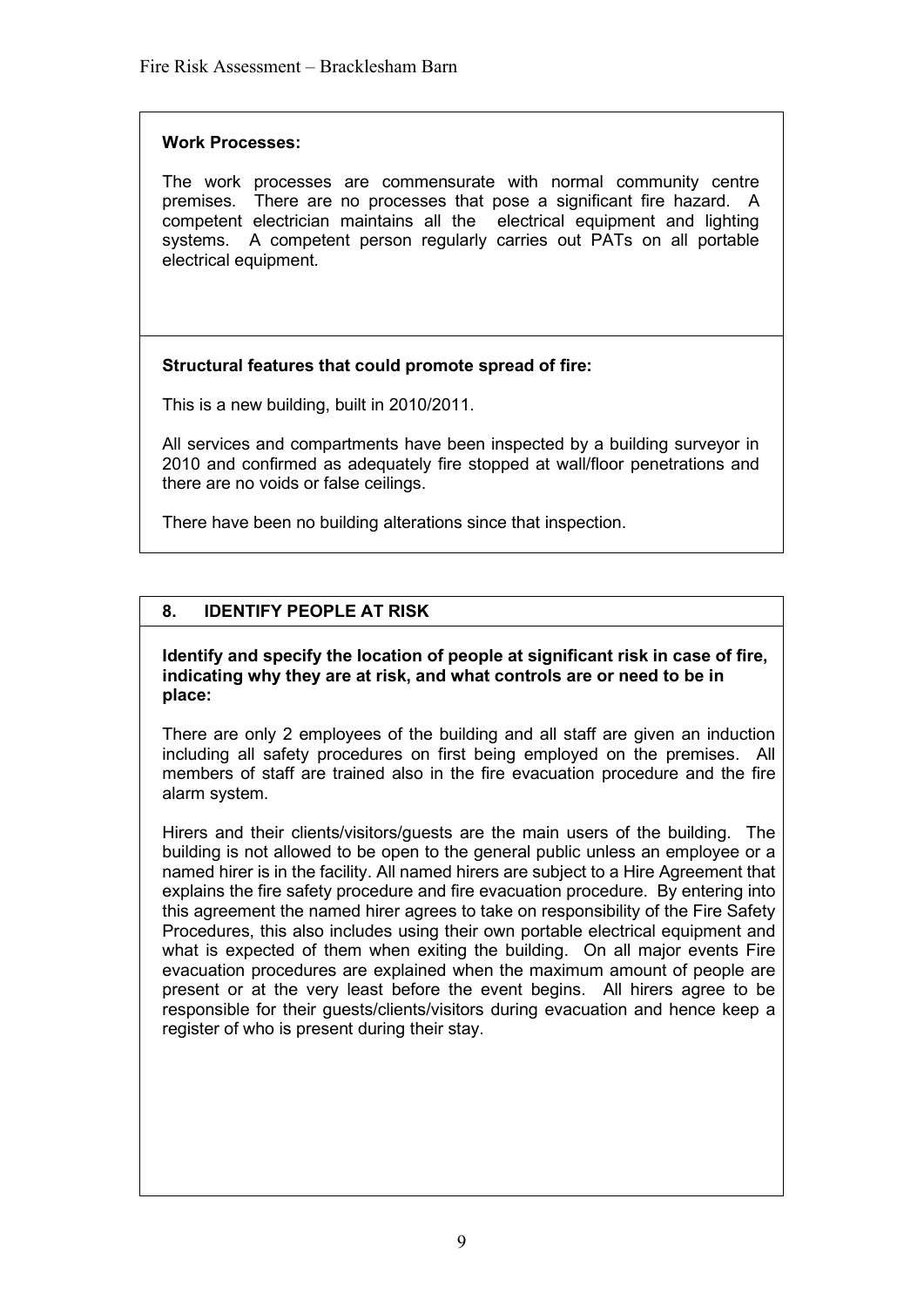#### **9. MEANS OF ESCAPE – HORIZONTAL EVACUATION**

#### **Commentary:**

All employees are trained in what actions to take on hearing the alarm or discovering a fire.

There are sufficient fire exits from the premises of suitable width and within acceptable travel distance. These will allow all persons in the premises to evacuate safely in the event of fire. Emergency exits open outwards in escape direction.

It is anticipated that a fire in the building would be a slow to medium growth fire involving paper and wood type materials. It is also anticipated that any fire would be noticed fairly soon after ignition by persons, due to the working practices of the building. Furthermore, some areas and escape routes are covered by automatic smoke detectors. This automatic smoke detection provides early warning for employees or cleaners who may be isolated e.g. working late.

It is anticipated that all employees and persons resorting to the building would have evacuated the building in less than two minutes, before any escape route becomes untenable.

All door fastenings can be easily opened at all material times without the use of any keys and all escape routes lead to a place of safety in the open air.

All escape routes internal and external, are covered by Emergency Lighting which operates automatically if the power to the lighting circuits fails.

#### **10. MEANS OF ESCAPE – VERTICAL EVACUATION**

There is a roof space/attic which is accessed by a pull down loft ladder. This would be the only means of escape. This space is off limits to the general public with only the employees and some contractors allowed access.

#### **11. FIRE SAFETY SIGNS AND NOTICES**

#### **Commentary:**

There are adequate fire safety signs and notices in the premises in accordance with the Guide.

All emergency exit routes and doors are adequately signposted with green 'running-man'.

Fire Action Notices are displayed beside each break glass.

All rooms have self-closing fire doors.

Fire extinguisher positions are marked by appropriate signs showing the type.

#### **12. FIRE WARNING SYSTEM**

#### **Commentary:**

The system is described in section 5 of this assessment and is a continuous bell.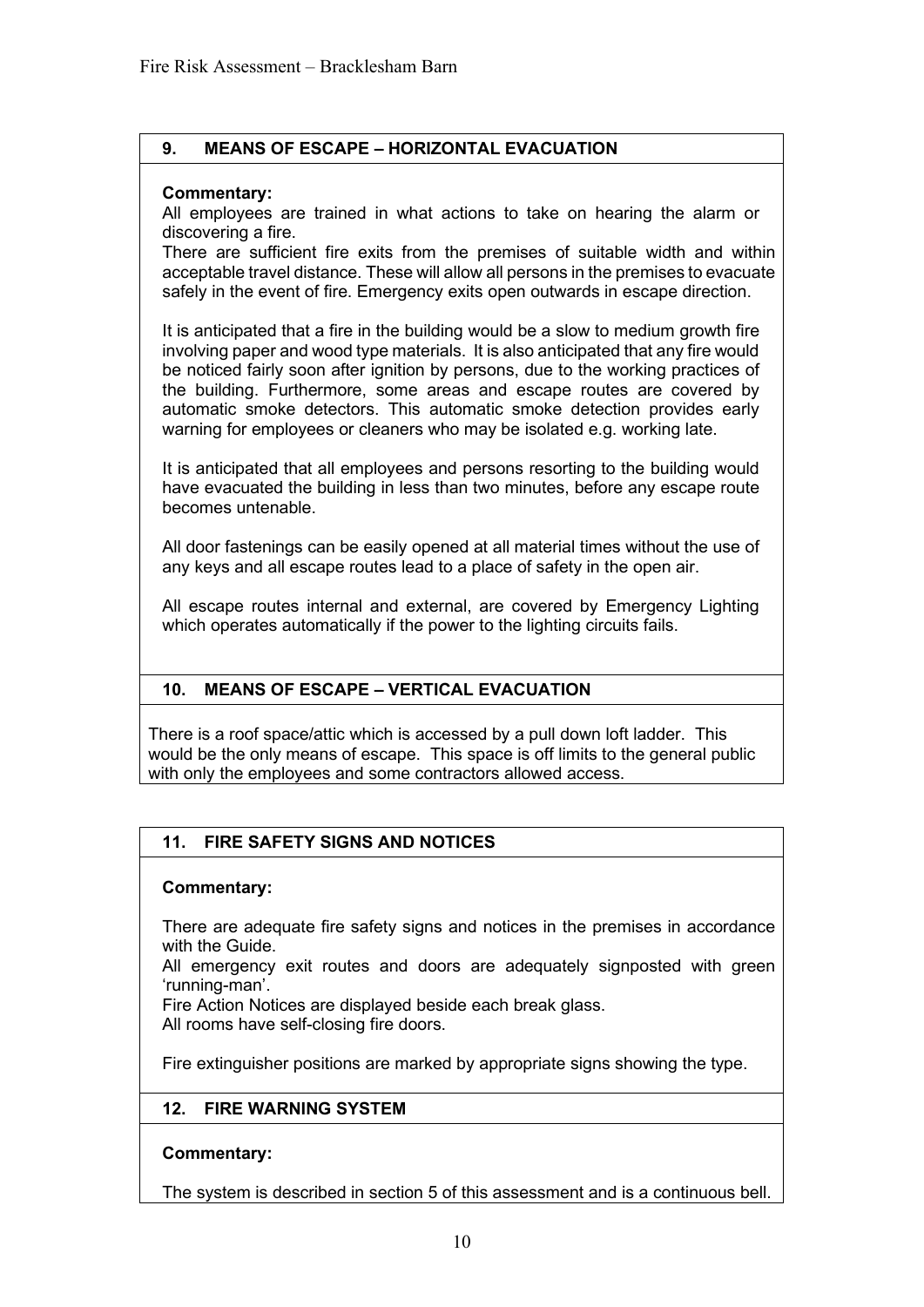It is a manual / electric fire warning system comprising manual call points and automatic smoke detection. It is audible in all areas and will warn all persons resorting to the building when operated.

This is serviced 6 monthly by Detect in accordance with British Standard 5839. The system is monitored 24hrs a day every day by Southern Monitoring, who phone the key holders if there is any interruption or tampering of the system. It is tested monthly.

#### **13. EMERGENCY LIGHTING SYSTEM**

The system is described in section 5 of this assessment.

It is an adequate non-maintained type emergency lighting system in accordance with the Guide.

It is monthly visually checked.

#### **14. FIREFIGHTING EQUIPMENT**

#### **Commentary:**

There are a sufficient number of fire extinguishers correctly mounted on wall brackets and located throughout the premises. They are adequate for the risks within the premises and have been serviced within the last twelve months. Service contract with Ifast who also advise as necessary if there are any issues with numbers or type of extinguishers provided.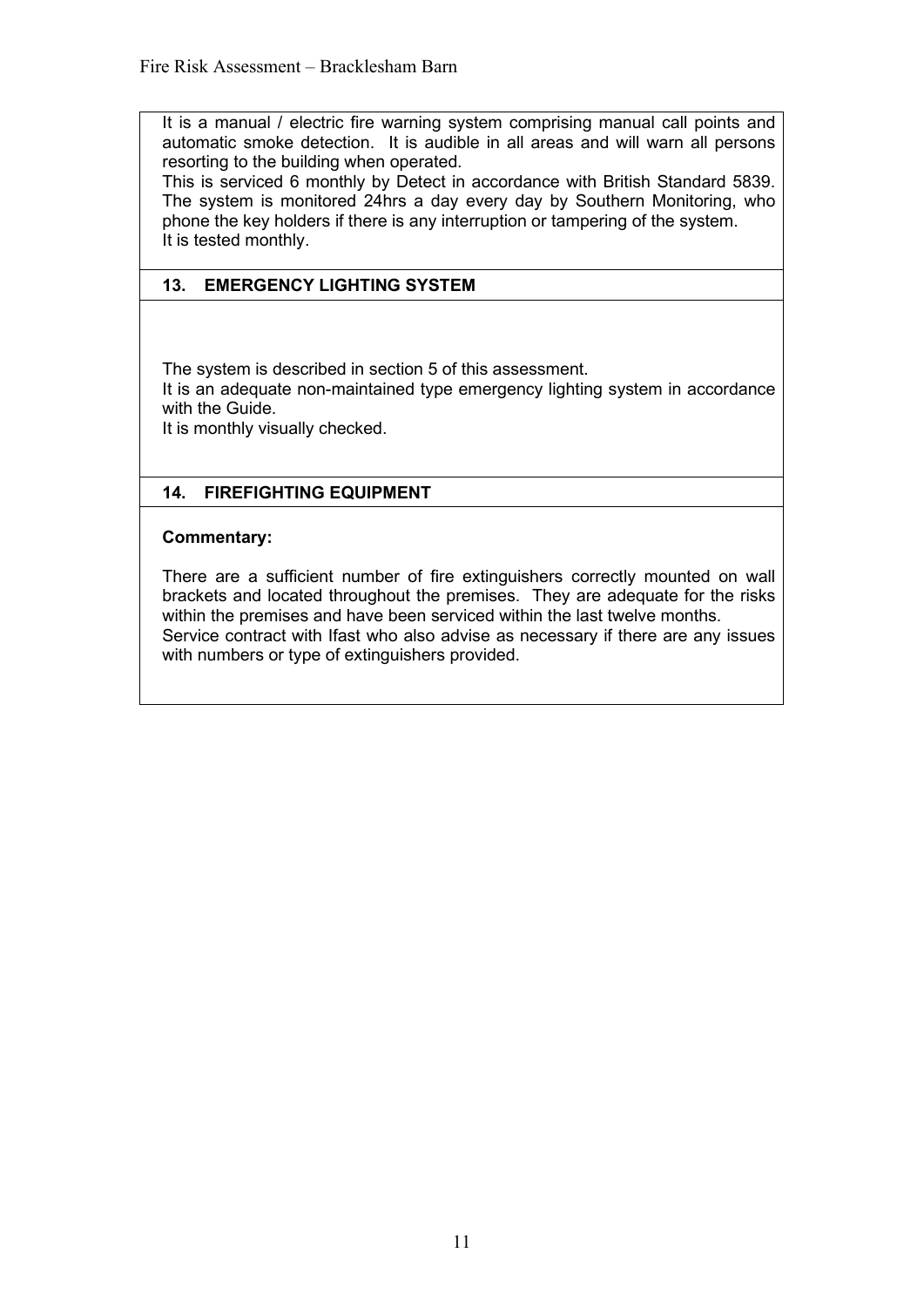| <b>MANAGEMENT - MAINTENANCE</b><br>15.                                                                                                                                                                |             |           |
|-------------------------------------------------------------------------------------------------------------------------------------------------------------------------------------------------------|-------------|-----------|
| Is there a maintenance programme for the fire safety<br>provisions in the premises:<br>Commentary:                                                                                                    | <b>Yes</b>  | <b>No</b> |
| All plug-in type electrical equipment is PAT tested<br>regularly and a register of all equipment kept in the Parish<br>Council Office.                                                                | $\boxtimes$ |           |
| Building electrical installation last tested in February 2014<br>by South Downs Electrical.                                                                                                           |             |           |
| The gas boilers were replaced in September 2016 and is<br>serviced in accordance with equipment maintenance<br>requirement by Pain-Manwaring registered contractor<br>G.A.S. Corgi Ltd.               |             |           |
| Are regular checks of fire resisting doors, walls and<br>partitions carried out:                                                                                                                      | <b>Yes</b>  | <b>No</b> |
| <b>Commentary:</b> Self-closing doors and door seals checked<br>monthly by the Office staff and recorded. Damage or faults<br>on doors or walls reported for repair.                                  | $\boxtimes$ |           |
| Are regular checks of escape routes and exit doors<br>carried out:                                                                                                                                    | <b>Yes</b>  | <b>No</b> |
| Monthly checks carried out and faults<br>Commentary:<br>reported to the Parish Council.                                                                                                               | $\boxtimes$ |           |
| Are regular checks of fire safety signs carried out:<br><b>Commentary:</b> Quarterly checks carried out.                                                                                              | Yes         | <b>No</b> |
|                                                                                                                                                                                                       | ⊠           |           |
| Is there a maintenance regime for the fire warning<br>system:                                                                                                                                         | Yes         | <b>No</b> |
| <b>Commentary:</b> Weekly visual check carried out monthly<br>sound check carried out.                                                                                                                | $\boxtimes$ |           |
| Six monthly test carried out by contractor<br>and recorded.                                                                                                                                           | $\boxtimes$ |           |
| Is there a maintenance regime for the emergency<br>lighting system:                                                                                                                                   | Yes         | <b>No</b> |
| <b>Commentary:</b><br>Monthly visual checks carried out.<br>Annual check carried out by contractors and recorded.                                                                                     | $\boxtimes$ |           |
|                                                                                                                                                                                                       |             |           |
| Is there maintenance of the firefighting equipment (by                                                                                                                                                | <b>Yes</b>  | <b>No</b> |
| competent person?):<br><b>Commentary: Monthly check carried out</b>                                                                                                                                   |             |           |
| Annual inspection carried out by contractor and recorded.                                                                                                                                             | ⊠           |           |
|                                                                                                                                                                                                       | $\times$    |           |
| Are records kept and their location identified;                                                                                                                                                       | <b>Yes</b>  | <b>No</b> |
| <b>Commentary:</b> The Fire Log Book for all aspects relating to<br>maintenance issues is kept in the Parish Office.<br>All engineers' testing paperwork is kept at the rear of the Fire<br>Log Book. | $\bowtie$   |           |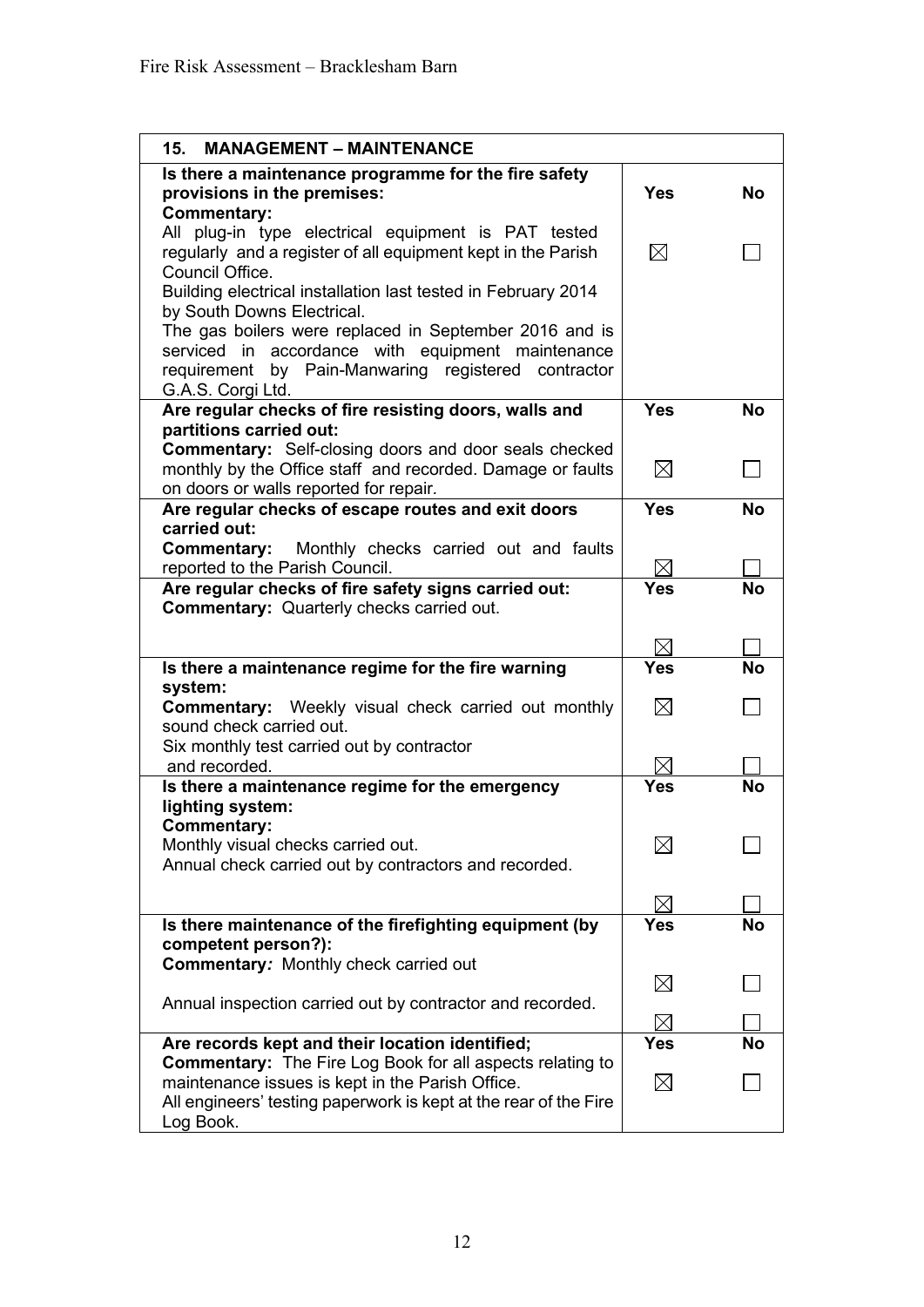#### **16. METHOD FOR CALLING THE FIRE SERVICE**

#### **Specify:**

Southern Monitoring Service will call key holder in the event of the alarm sounding. The key holder must then call the fire service.

Any difficulty due to any apparent fire is reported to the named hirer and mobile phone used once outside the building. Alternatively neighbouring occupier's phone is used.

#### **17. EMERGENCY ACTION PLAN (EAP)**

#### **Commentary:**

There is an Emergency Action Plan for fire, bomb threat and gas leak emergencies.

The Emergency Action Plan for fire is attached at the end of this report.

#### **18. TRAINING**

#### **Commentary:**

Use of the fire system is trained by staff who have had fire training from the contractor, Detect.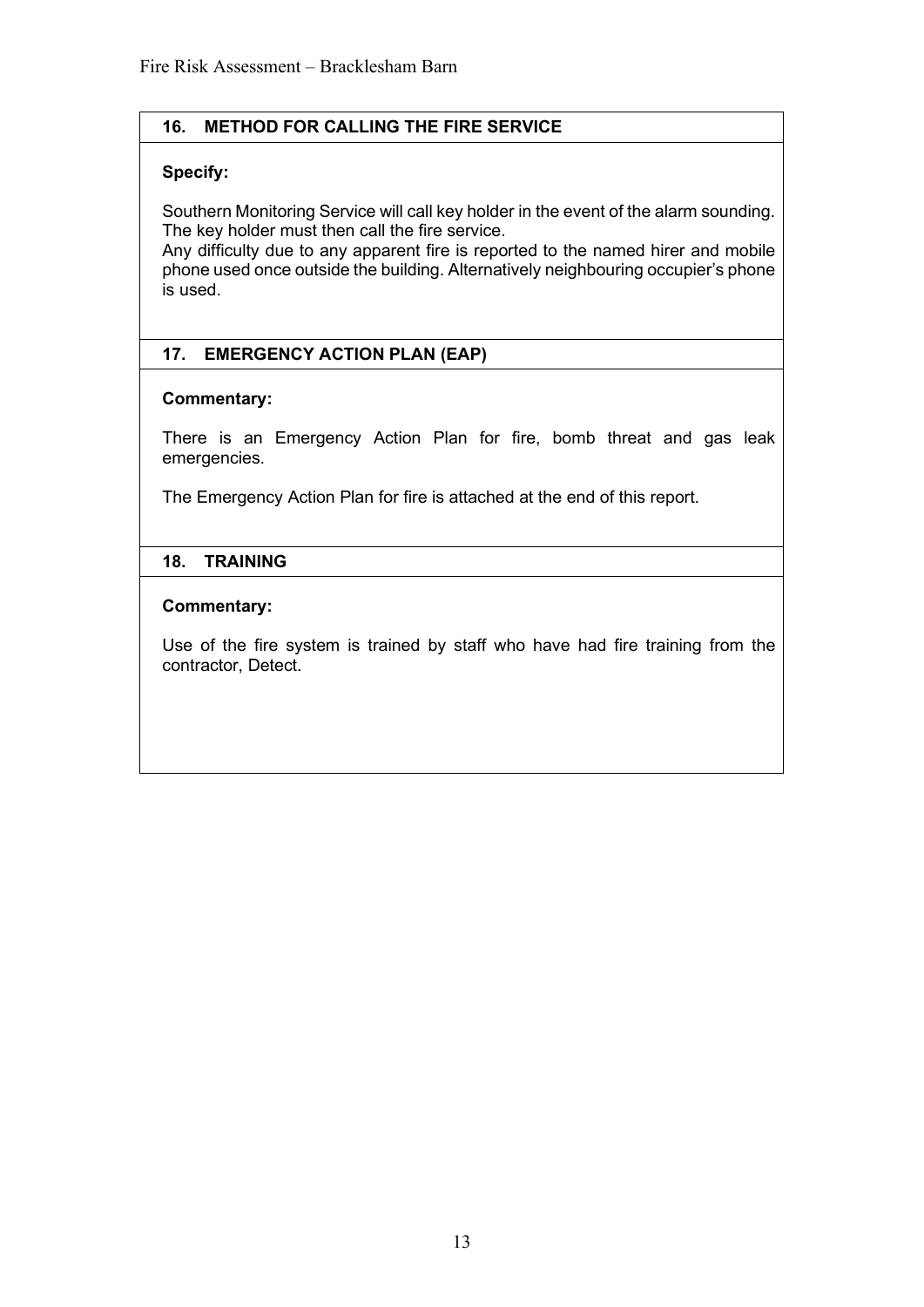|                         | 19. FIRE SAFETY DEFICIENCIES TO BE RECTIFIED |                 |                              |                                 |                                                 |  |  |
|-------------------------|----------------------------------------------|-----------------|------------------------------|---------------------------------|-------------------------------------------------|--|--|
| <b>See</b><br>Section:- | <b>Deficiency / Rectification</b>            | <b>Priority</b> | To be<br>Completed<br>within | To be<br>Completed<br>by - name | <b>Date</b><br>Rectified. Name<br>and Signature |  |  |
|                         |                                              |                 |                              |                                 |                                                 |  |  |
|                         |                                              |                 |                              |                                 |                                                 |  |  |
|                         |                                              |                 |                              |                                 |                                                 |  |  |
|                         |                                              |                 |                              |                                 |                                                 |  |  |
|                         |                                              |                 |                              |                                 |                                                 |  |  |
|                         |                                              |                 |                              |                                 |                                                 |  |  |
|                         |                                              |                 |                              |                                 |                                                 |  |  |
|                         |                                              |                 |                              |                                 |                                                 |  |  |
|                         |                                              |                 |                              |                                 |                                                 |  |  |
|                         |                                              |                 |                              |                                 |                                                 |  |  |
|                         |                                              |                 |                              |                                 |                                                 |  |  |
|                         |                                              |                 |                              |                                 |                                                 |  |  |
|                         |                                              |                 |                              |                                 |                                                 |  |  |
|                         |                                              |                 |                              |                                 |                                                 |  |  |
|                         |                                              |                 |                              |                                 |                                                 |  |  |
|                         |                                              |                 |                              |                                 |                                                 |  |  |
|                         |                                              |                 |                              |                                 |                                                 |  |  |
|                         |                                              |                 |                              |                                 |                                                 |  |  |
|                         |                                              |                 |                              |                                 |                                                 |  |  |
|                         | * Insert additional pages as                 |                 |                              |                                 |                                                 |  |  |
|                         | required                                     |                 |                              |                                 |                                                 |  |  |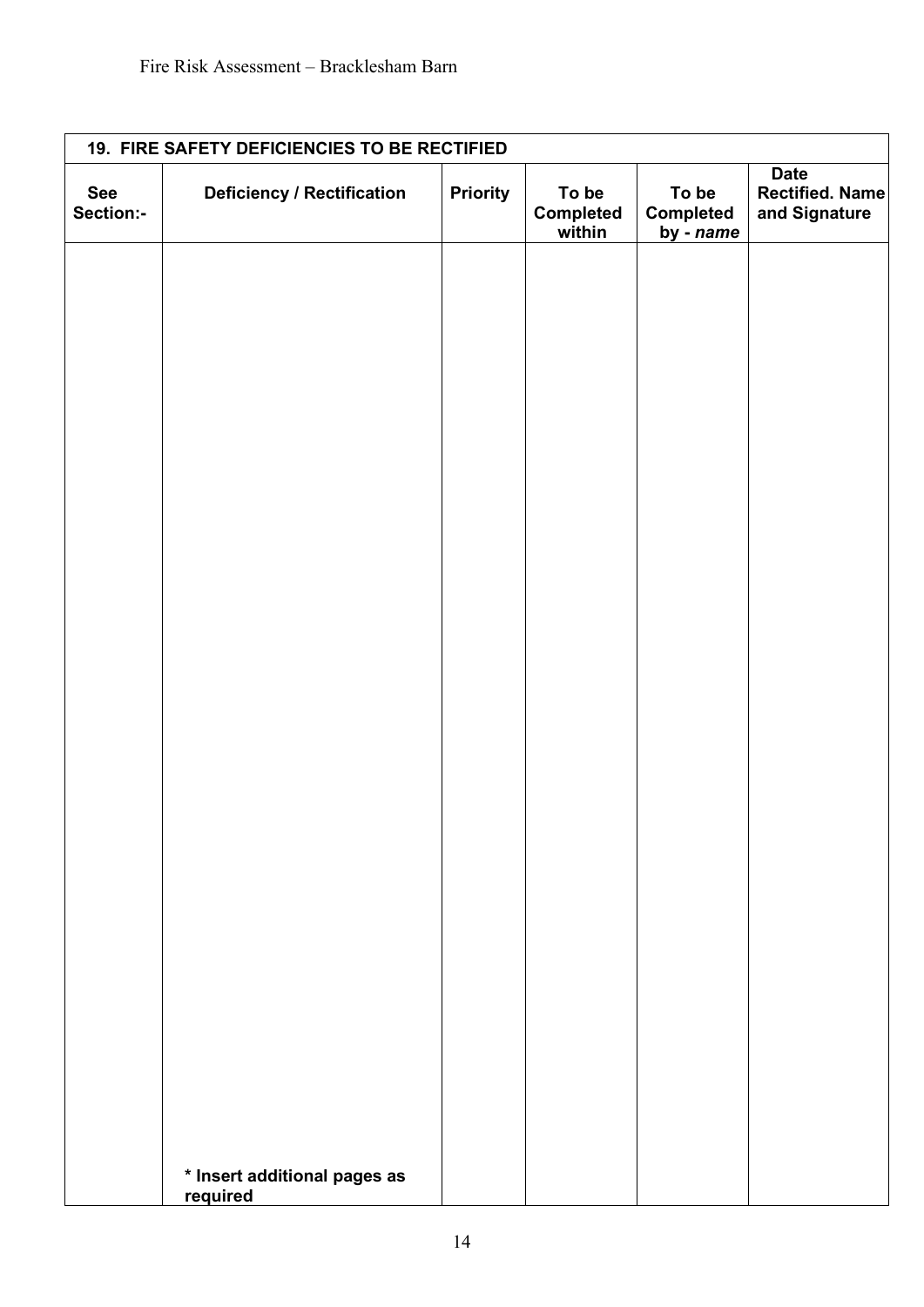| 20.<br><b>GENERAL COMMENTS AND/OR OBSERVATIONS</b> |                               |  |  |  |
|----------------------------------------------------|-------------------------------|--|--|--|
| Item                                               | <b>Control Measure/Action</b> |  |  |  |
|                                                    |                               |  |  |  |
|                                                    |                               |  |  |  |
|                                                    |                               |  |  |  |
|                                                    |                               |  |  |  |
|                                                    |                               |  |  |  |
|                                                    |                               |  |  |  |
|                                                    |                               |  |  |  |
|                                                    |                               |  |  |  |
|                                                    |                               |  |  |  |
|                                                    |                               |  |  |  |
|                                                    |                               |  |  |  |
|                                                    |                               |  |  |  |
|                                                    |                               |  |  |  |
|                                                    |                               |  |  |  |
|                                                    |                               |  |  |  |
|                                                    |                               |  |  |  |
|                                                    |                               |  |  |  |
|                                                    |                               |  |  |  |
|                                                    |                               |  |  |  |
|                                                    |                               |  |  |  |
|                                                    |                               |  |  |  |
|                                                    |                               |  |  |  |
|                                                    |                               |  |  |  |
|                                                    |                               |  |  |  |
|                                                    | as required                   |  |  |  |
| Insert additional pages                            |                               |  |  |  |
|                                                    |                               |  |  |  |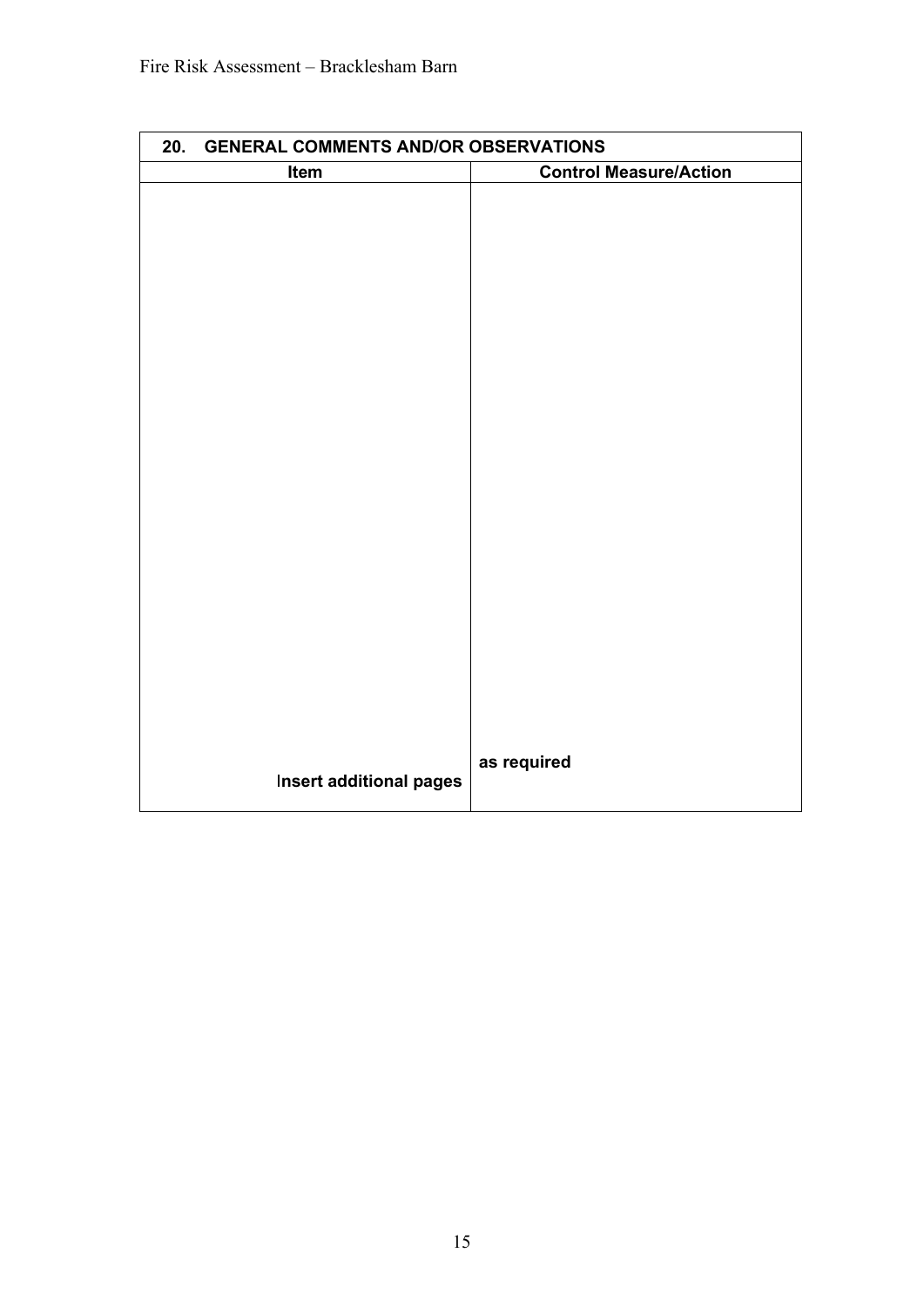### **21. ADDITIONAL HAZARDS**

### **Specify:**

| <b>Need to consult Fire Service</b>                                   | Yes $\boxtimes$ | No |  |  |  |
|-----------------------------------------------------------------------|-----------------|----|--|--|--|
| Fire Service notified in writing about 'Smoke Cloak' security system. |                 |    |  |  |  |
|                                                                       |                 |    |  |  |  |
|                                                                       |                 |    |  |  |  |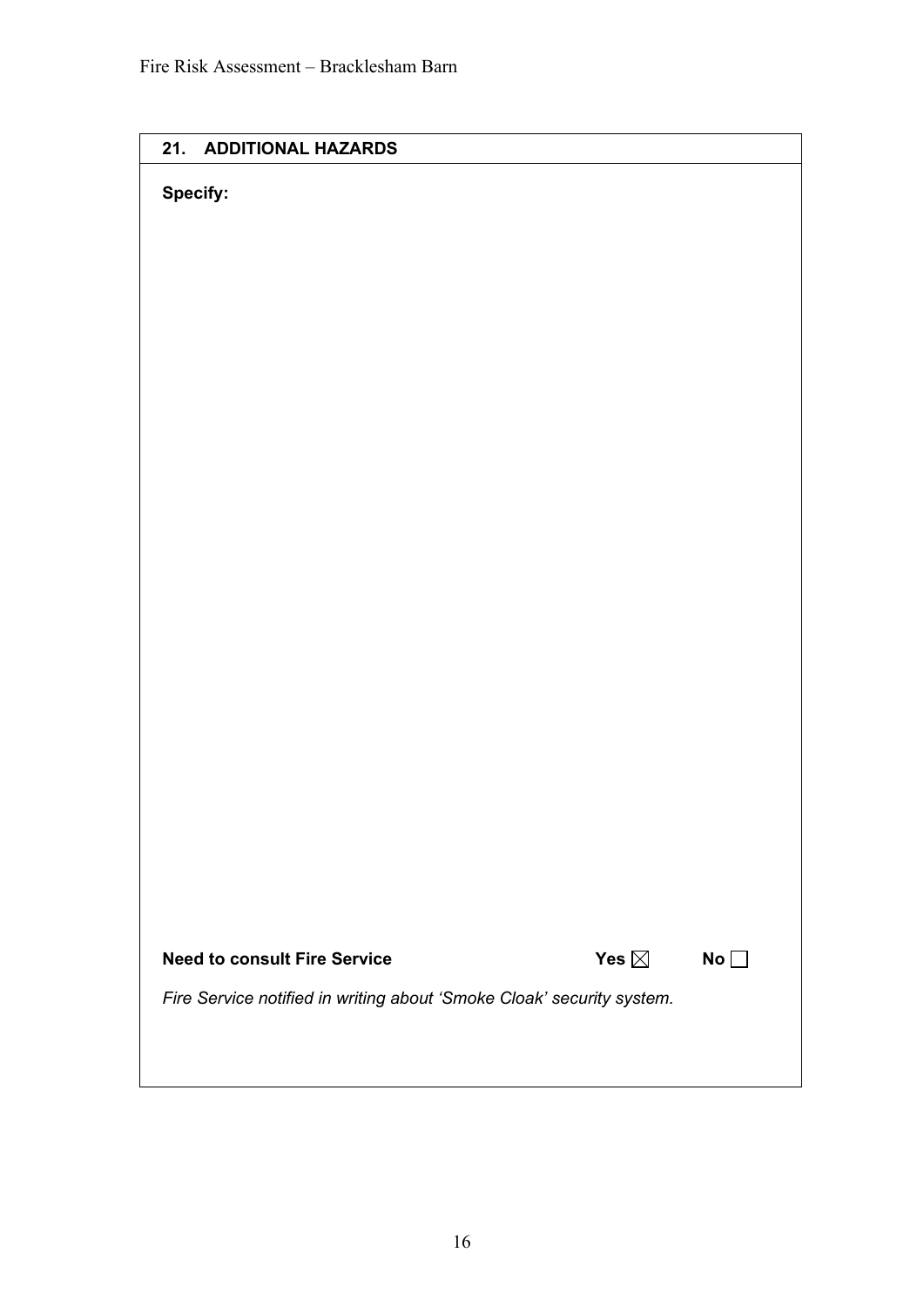## **FIRE SAFETY MANAGEMENT PLAN**

#### **FIRE SAFETY PLAN**

PERSON WITH OVERALL RESPONSIBILITY FOR FIRE SAFETY

### **FIRE RISK ASSESSMENT**

PERSONS RESPONSIBLE FOR CARRYING OUT AND REVIEW

#### **MAINTENANCE PROGRAMME**

- MAINTENANCE OF FIRE SAFETY PROVISIONS
- FIRE ALARM
- **EMERGENCY LIGHTING**
- FIREFIGHTING EQUIPMENT
- ESCAPE ROUTES
- FIRE SAFETY SIGNS/NOTICES

#### **EMERGENCY ACTION PLAN**

PERSON RESPONSIBLE FOR PRODUCTION AND REVIEW

RESPONSIBLE PERSON Name: Sam Tate POSITION Role: Parish Clerk

RESPONSIBLE PERSON Name: Sam Tate POSITION Role: Parish Clerk

RESPONSIBLE PERSON Name: Sam Tate POSITION Role: Parish Clerk

RESPONSIBLE PERSON Name: Sam Tate POSITION Role: Parish Clerk

#### **STAFF TRAINING**

PERSON RESPONSIBLE FOR:

- FIRE SAFETY TRAINING OF ALL STAFF
- IMPLEMENTING FIRE DRILLS

RESPONSIBLE PERSON Name: Sam Tate POSITION Role: Parish Clerk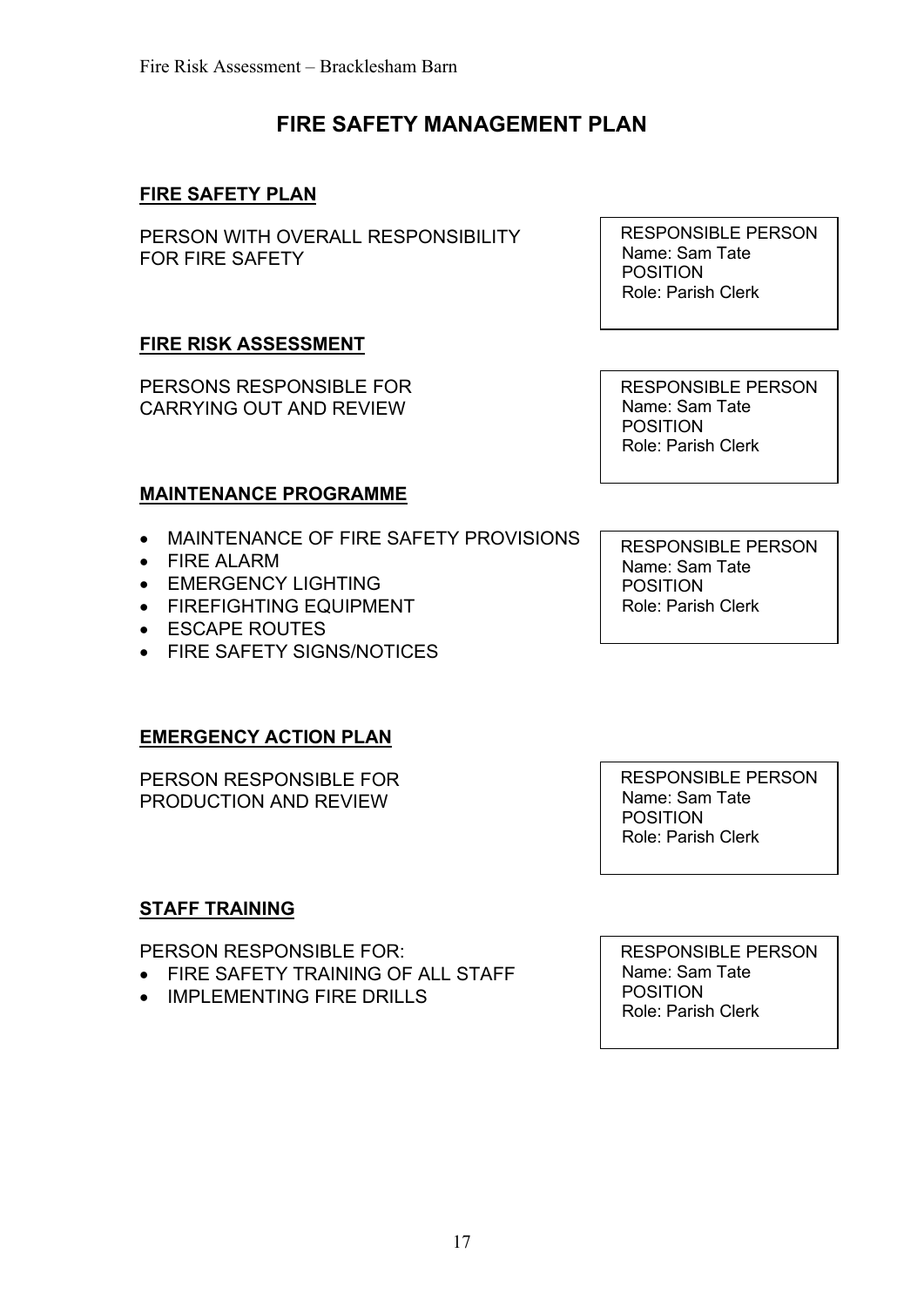# **EMERGENCY ACTION PLAN – FIRE**

## **ASSEMBLY POINT**

REAR OF CAR PARK BY FURTHEST BIKE RACK

## **ACTION ON DISCOVERY OF FIRE**

- SOUND THE ALARM USING THE NEAREST FIRE ALARM CALL POINT
- LEAVE THE BUILDING BY THE NEAREST FIRE EXIT
- DO NOT RE-ENTER THE BUILDING
- **REPORT TO THE ASSMBLY POINT**
- CALL THE FIRE BRIGADE BY MOBILE PHONE (AFTER LEAVING THE BUILDING) OR NEIGHBOUR'S PHONE
- LIAISE WITH THE FIRE BRIGADE ON THEIR ARRIVAL
- ONLY ATTEMPT TO TACKLE SMALL FIRES IF CONFIDENT TO DO SO
- DO NOT PUT YOURSELF AT RISK

### **ACTION ON HEARING ALARM – FIRE ALARM SIGNAL IS A CONTINUOUS BELL**

- LEAVE THE BUILDING BY THE NEAREST EXIT
- DO NOT RE-ENTER THE BUILDING
- REPORT TO THE ASSEMBLY POINT
- CALL THE FIRE BRIGADE BY MOBILE PHONE (AFTER LEAVING THE BUILDING) OR NEIGHBOUR'S PHONE
- LIAISE WITH THE FIRE BRIGADE ON THEIR ARRIVAL

# **VISITORS**

- ENSURE ALL VISITORS AND CONTRACTORS ARE TAKEN TO THE ASSMBLY POINT
- ASSIST ANY DISABLED PERSONS WITH THEIR EVACUATION AS **NECESSARY**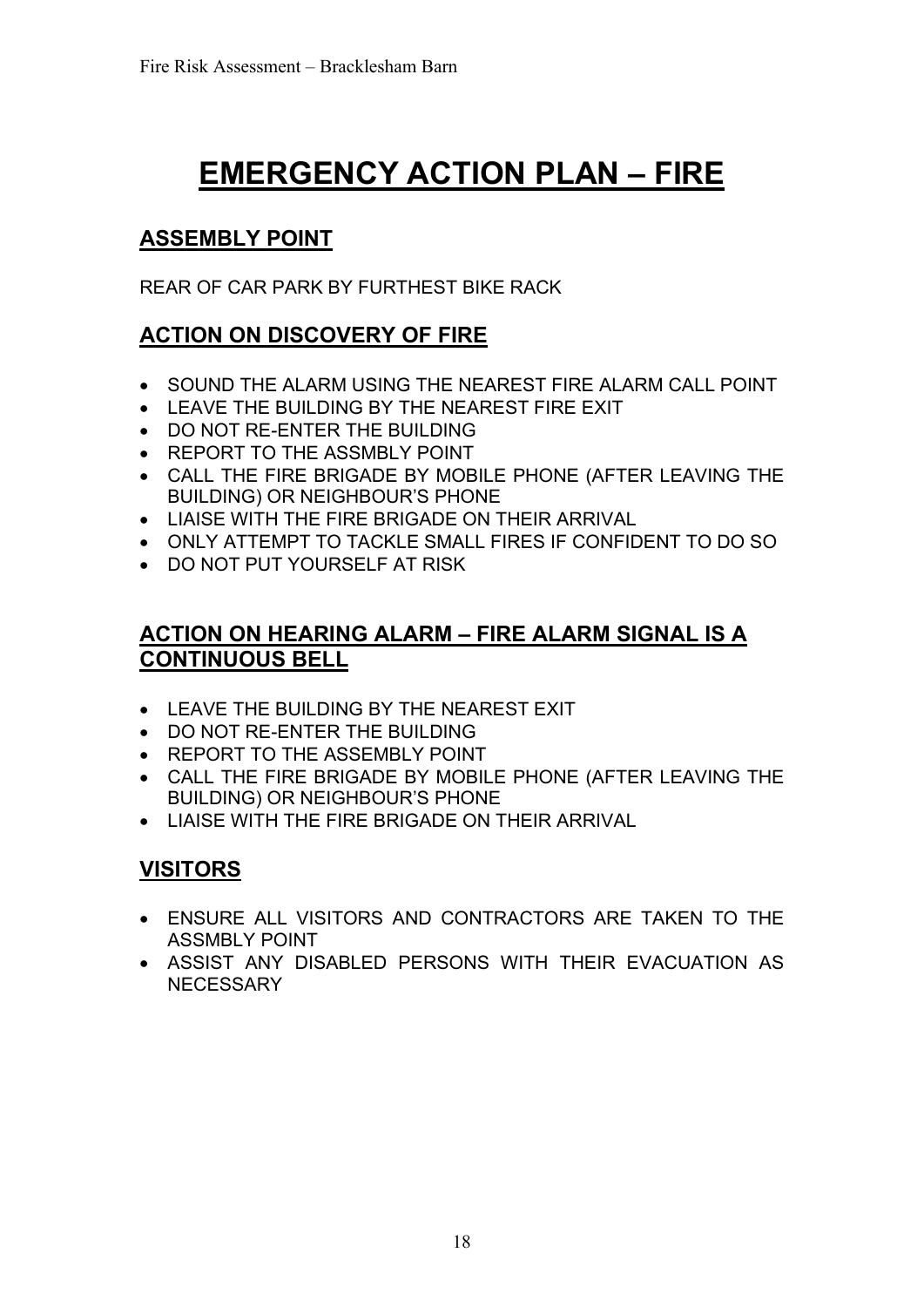|                                                                    | <b>EWBPC Risk Assessment Form</b>                                                                                                                                               |                                                                                                                                                                                                                                                                                                                                                                                                                                                                                                                                                                                                                  |                                                                                           |                            |                                                                                                     |  |
|--------------------------------------------------------------------|---------------------------------------------------------------------------------------------------------------------------------------------------------------------------------|------------------------------------------------------------------------------------------------------------------------------------------------------------------------------------------------------------------------------------------------------------------------------------------------------------------------------------------------------------------------------------------------------------------------------------------------------------------------------------------------------------------------------------------------------------------------------------------------------------------|-------------------------------------------------------------------------------------------|----------------------------|-----------------------------------------------------------------------------------------------------|--|
| <b>Activity:</b>                                                   | <b>Coronavirus (COVID-19)</b>                                                                                                                                                   |                                                                                                                                                                                                                                                                                                                                                                                                                                                                                                                                                                                                                  | Assessment Date: 20/10/21                                                                 | as needed                  | <b>Review Date:</b>                                                                                 |  |
| Location                                                           |                                                                                                                                                                                 | All East Wittering and Bracklesham Parish Council Locations                                                                                                                                                                                                                                                                                                                                                                                                                                                                                                                                                      |                                                                                           |                            |                                                                                                     |  |
| <b>Hazard</b><br>and Risk                                          | People at risk                                                                                                                                                                  |                                                                                                                                                                                                                                                                                                                                                                                                                                                                                                                                                                                                                  | <b>Controls</b>                                                                           | <b>Severity</b><br>of Risk | <b>Target date</b><br>& by whom                                                                     |  |
| General                                                            | <b>Staff</b><br><b>Hirers</b><br>Contractors<br>General public<br>Anyone else who<br>physically comes in<br>contact with a<br>member of staff in<br>relation to our<br>business | East Wittering and Bracklesham Parish Council is following the Government advice:<br>"Working Safely advice COVID 19 Offices and Contact Centres.<br>https://www.gov.uk/guidance/working-safely-during-coronavirus-covid-19<br>The Clerk has delegated responsibility to prepare and amend risk assessments.<br>Risk assessments will be updated as required.<br>Staff will be included in the process.<br>All staff to be treated fairly and equally, including agency and contract staff.<br>Staff to be give a copy of the appropriate HM Government guide on working safely<br>during Covid-19.<br>re-opened | Bracklesham Barn is closed to hirers until the government advice indicates that it can be | Unknown/<br>variable       | All                                                                                                 |  |
| General<br><b>Working &amp;</b><br><b>Wellbeing</b><br>- infection | Staff<br><b>Hirers</b><br>Contractors<br>General public<br>Councillors<br>Anyone else who<br>physically comes in                                                                | All vulnerable staff will be supported to work from home for as long as is suitable and<br>reasonable.<br>Staff are encouraged to talk to each other and/or line managers. The health and<br>wellbeing of staff will be monitored by the clerk.                                                                                                                                                                                                                                                                                                                                                                  |                                                                                           | Unknown/<br>variable       | <b>EWBPC Clerk</b><br><b>HAND</b><br><b>SANITISERS</b><br><b>REQUIRED AT</b><br><b>ENTRANCES TO</b> |  |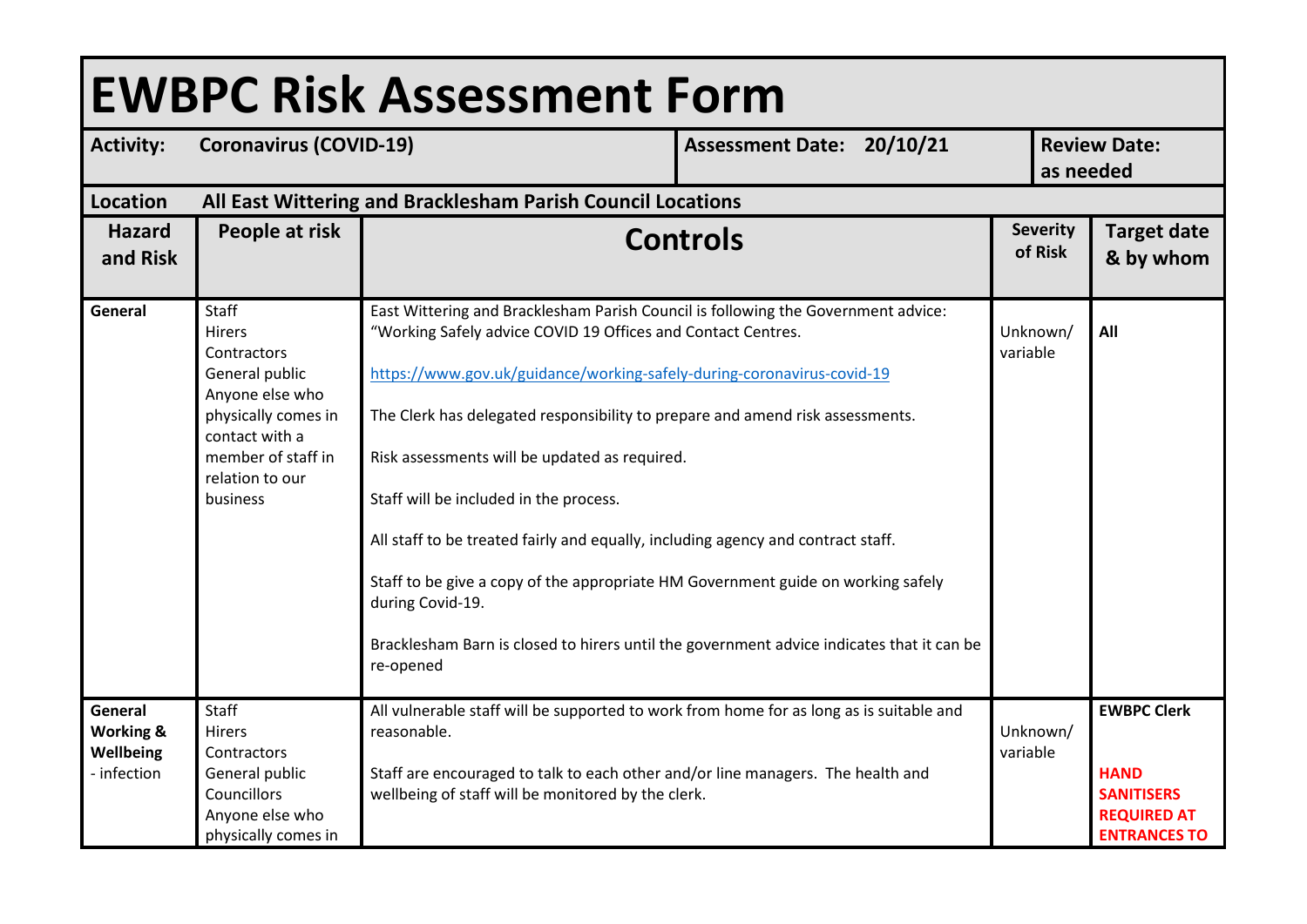|                                                | contact with a<br>member of staff in<br>relation to our<br>business | Social distancing to be encouraged practiced, stay 2m apart, signs up, tape markers as<br>needed.<br>Frequent hand washing to be practiced, notices to be displayed to encourage hand<br>washing, soap and warm water provided, hand sanitiser at entrances to Bracklesham<br>Barn, in the office and as needed.<br>See hand washing guidance.<br>$\bullet$<br>https://www.nhs.uk/live-well/healthy-body/best-way-to-wash-your-hands/<br>Any tasks that make social distancing difficult and to be reduced and accessed as<br>needed, only essential tasks to be carried out<br>CASH use to a minimum, electronic payments to be made.                                                                                                                                                                                             |                      | <b>BRACKLESHAM</b><br><b>BARN AND</b><br><b>OFFICE</b>                                                                                                |
|------------------------------------------------|---------------------------------------------------------------------|------------------------------------------------------------------------------------------------------------------------------------------------------------------------------------------------------------------------------------------------------------------------------------------------------------------------------------------------------------------------------------------------------------------------------------------------------------------------------------------------------------------------------------------------------------------------------------------------------------------------------------------------------------------------------------------------------------------------------------------------------------------------------------------------------------------------------------|----------------------|-------------------------------------------------------------------------------------------------------------------------------------------------------|
| <b>COVID</b><br><b>Training</b><br>- infection | All EWBPC<br>Staff/Councillors                                      | The EWBPC Risk Assessment is a living document and will be updated as required.<br>All staff can be involved in the process and have access to the Risk Assessment and<br>Government guides<br>Information signs around sites                                                                                                                                                                                                                                                                                                                                                                                                                                                                                                                                                                                                      | Unknown/v<br>ariable | All<br>In place                                                                                                                                       |
| <b>Cleaning of</b><br>sites<br>- infection     | Staff/Councillors/<br><b>General Public</b>                         | Our cleaning contractor, Windrush, has been asked to remind their staff of the<br>importance of cleaners to pay extra attention to all surfaces and handles and any<br>other areas that are touched regularly. They are using strong antivrual cleaner<br>disinfectant which is thought to kill Covid-19.<br>Individual staff - Frequent cleaning of work areas and equipment between uses,<br>using disinfectant based cleaning products and 70% alcohol sanitiser.<br>EWBPC will inform Windrush immediately if there is a suspected COVID-19 case.<br>If cleaning after a known or suspected case of COVID-19 then you should refer to the<br>specific guidance see https://www.gov.uk/government/publications/covid-19-<br>decontamination-in-non-healthcare-settings/covid-19-decontamination-in-non-<br>healthcare-settings. | Unknown/<br>variable | Windrush<br><b>All EWBPC</b><br><b>EWBPC TO</b><br><b>PURCHASE</b><br><b>SUPPLIES OF</b><br><b>DISINFECTANT</b><br><b>CLEANING</b><br><b>PRODUCTS</b> |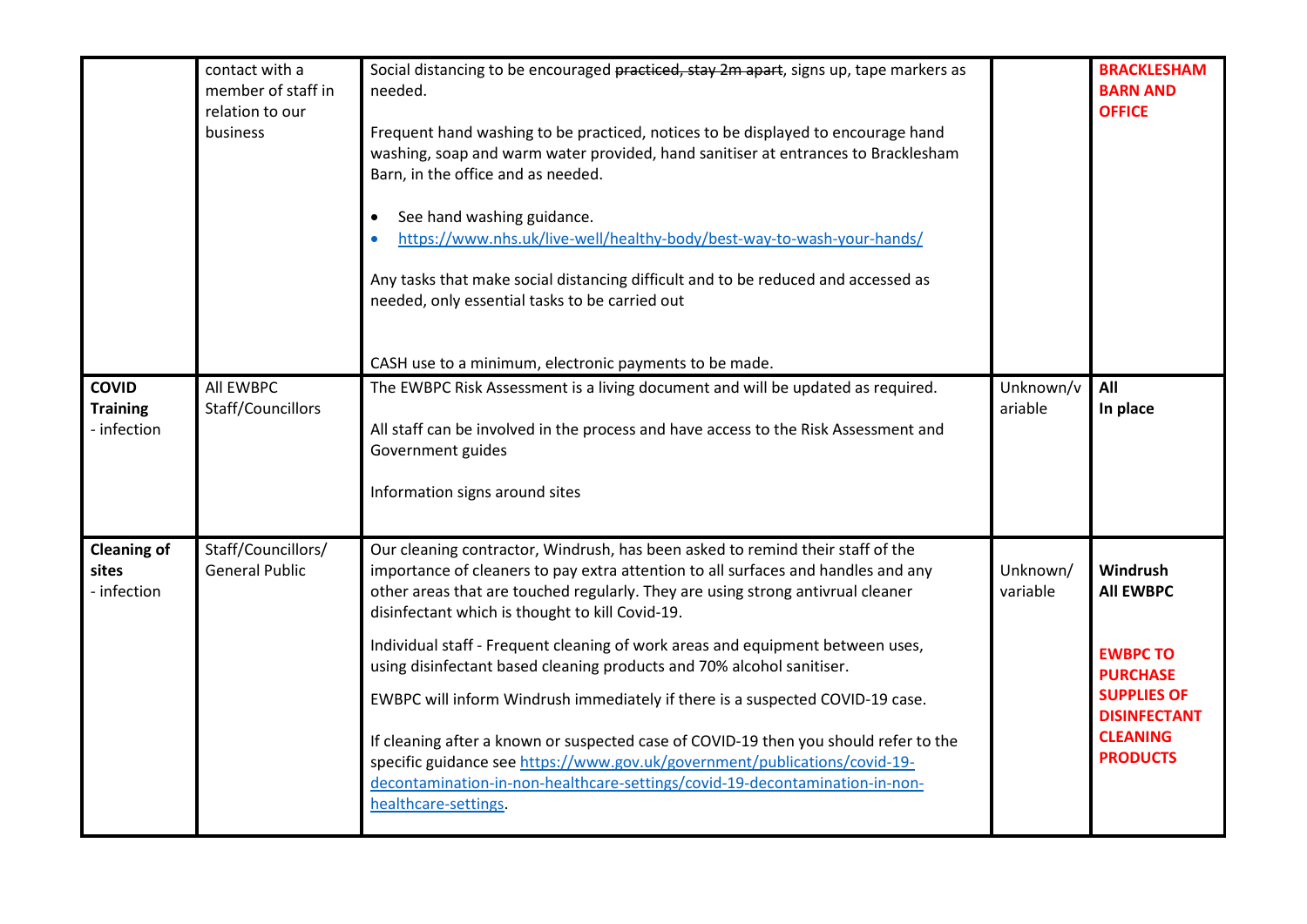| <b>Travelling to</b><br><b>Work</b><br>- infection                                    | Staff                                                                                                                                                                                   | Usually all EWBPC employees either walk to their place of work or drive alone in their<br>own vehicle. All staff are local.<br>Staff should be mindful of the Government Guidance and either walk, cycle or drive<br>alone.<br>DO NOT give lifts to colleagues during work hours or work-related business                                                                                                                                                                                                                                                                                                                                                                                                                                                                                  | Unknown/<br>variable | <b>All EWBPC</b><br>In place                                                                                                                               |
|---------------------------------------------------------------------------------------|-----------------------------------------------------------------------------------------------------------------------------------------------------------------------------------------|--------------------------------------------------------------------------------------------------------------------------------------------------------------------------------------------------------------------------------------------------------------------------------------------------------------------------------------------------------------------------------------------------------------------------------------------------------------------------------------------------------------------------------------------------------------------------------------------------------------------------------------------------------------------------------------------------------------------------------------------------------------------------------------------|----------------------|------------------------------------------------------------------------------------------------------------------------------------------------------------|
| Access/<br><b>Egress</b><br>- infection                                               | <b>Staff</b><br>Hirers<br>Contractors<br>General public<br>Councillors<br>Anyone else who<br>physically comes in<br>contact with a<br>member of staff in<br>relation to our<br>business | Office start and finish times are already varied, when more than one person leave/enter<br>leave 2m gap.<br>Alarms/door entry. Wipe regularly and wash hands after use.<br>Hand gel dispensers at site entrances, so people can use these as soon as they enter<br>building.<br>Visitors by appointment where possible and they should remain outside the building as<br>much as possible. Door bells being fitted to main entrance and office door to facilitate<br>this.                                                                                                                                                                                                                                                                                                                 |                      | <b>All EWBPC</b><br><b>HAND</b><br><b>SANITISERS</b><br><b>REQUIRED AT</b><br><b>ENTRANCE TO</b><br><b>BRACKLESHAM</b><br><b>BARN AND</b><br><b>OFFICE</b> |
| <b>Parish Office</b><br><b>Workstations</b><br>and office<br>equipment<br>- infection | Staff<br><b>Hirers</b><br>Contractors<br>General public<br>Councillors<br>Anyone else who<br>physically comes in<br>contact with a<br>member of staff in<br>relation to our<br>business | Signs up to remind staff to social distance, wash hands etc,<br>Communal equipment (such as photocopiers) should be wiped before and after use<br>with disinfectant spray and hand sanitiser to be used.<br>Clerk and RFO have desks set 2 metres apart should both be required to work in the<br>office at the same time. Both the Clerk and RFO can work from home and will work in<br>the office initially on a rota system.<br>Tape 2m markers to be put on floor at Barn to promote safe distancing.<br>All visitors to EWBPC office to be limited to essential only and by appointment.<br>Disinfectant spray, hand sanitiser, gloves, masks and paper towels to be provided by<br>EWBPC and staff to be encouraged to clean their work area frequently using<br>disinfectant spray. | Unknown/v<br>ariable | <b>All EWBPC</b><br><b>TAPE MARKERS</b><br><b>TO BE PLACED</b><br><b>ON FLOOR AT</b><br><b>THE BARN.</b>                                                   |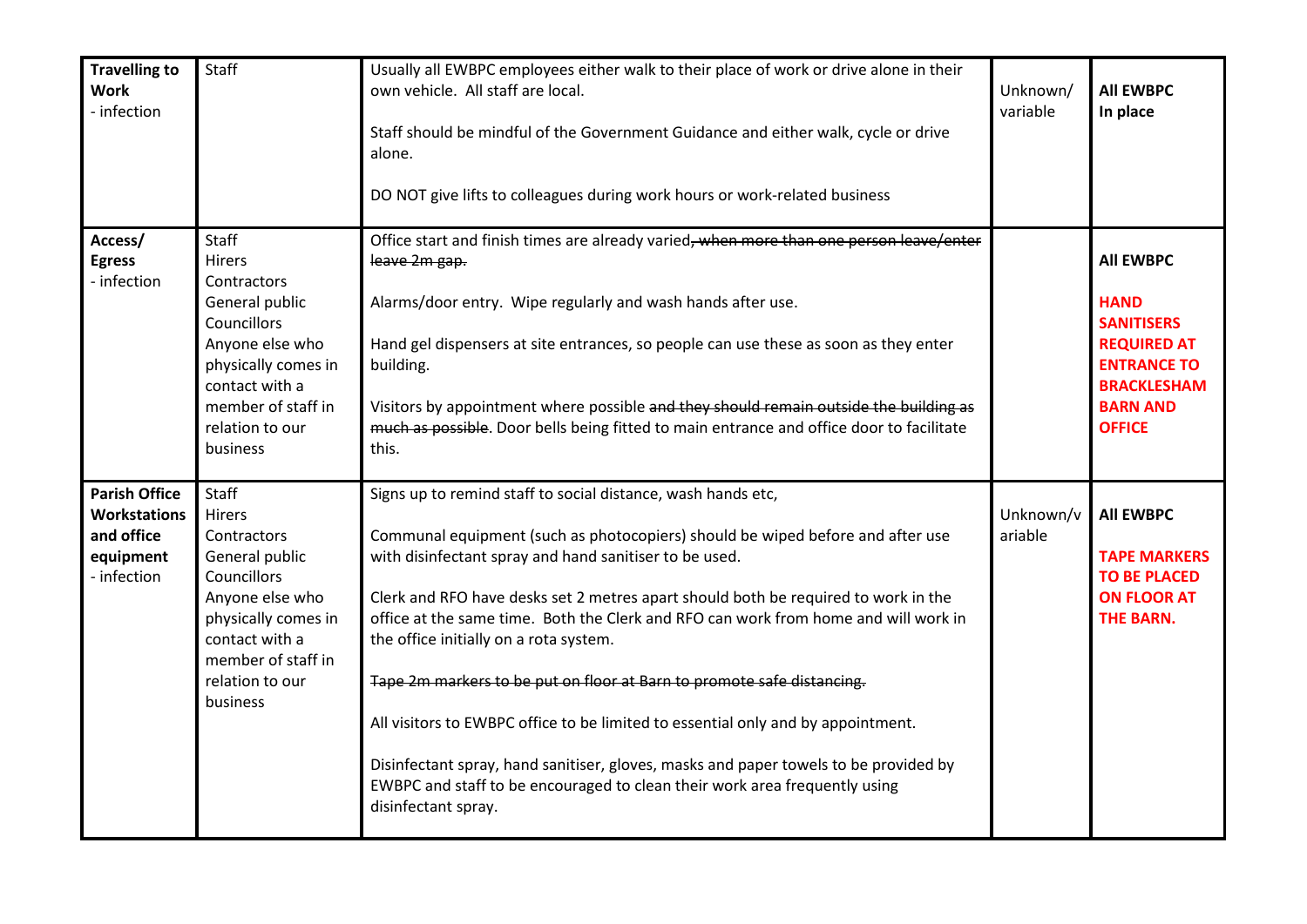|                                 |                                                   | DO NOT share pens, staplers etc.                                                                                                                                                                            |                      |                                    |
|---------------------------------|---------------------------------------------------|-------------------------------------------------------------------------------------------------------------------------------------------------------------------------------------------------------------|----------------------|------------------------------------|
|                                 |                                                   |                                                                                                                                                                                                             |                      |                                    |
|                                 |                                                   | Doors and windows to be opened frequently to encourage ventilation where possible                                                                                                                           |                      |                                    |
|                                 |                                                   | Supplies - follow existing procedures, one person to use stationery cupboards only, can<br>change different days, wipe handles before use.                                                                  |                      |                                    |
|                                 |                                                   | Individual members of staff to keep workstations and work areas tidy, free from rubbish<br>and as clear as possible.                                                                                        |                      |                                    |
|                                 |                                                   | Rubbish bins are emptied daily by cleaners.                                                                                                                                                                 |                      |                                    |
|                                 |                                                   | Use telephone and email to communicate as much as is possible, if need to meet with<br>colleague stay 2m apart either in well ventilated area or outside. Do Not share phones,<br>wipe equipment regularly. |                      |                                    |
|                                 |                                                   | Councillors who are signing cheques should bring their own pen and sign in the hall<br>lobby abiding by the rules of self-distancing. Hand sanitiser to be provided.                                        |                      |                                    |
|                                 |                                                   | Parish office to remain closed to visitors unless by prior appointment. Front door is to<br>remain locked to protect staff from unauthorised visitors.                                                      |                      |                                    |
| <b>Communal</b><br><b>Areas</b> | Staff<br>Hirers                                   | All communal areas are cleaned daily by cleaning company using anti-viral disinfectant<br>special attention to communal points, eg. door handles, toilets.                                                  | Unknown/v<br>ariable | Windrush<br><b>EWBPC</b>           |
| - infection                     | Contractors<br>General public<br>Anyone else who  | Kitchen areas - strict one at a time policy, reminder signs put up.                                                                                                                                         |                      | <b>EWBPC TO</b><br><b>PURCHASE</b> |
|                                 | physically comes in                               | WCs - office staff to agree to use specified toilets during the pandemic when two staff                                                                                                                     |                      | <b>SUPPLIES OF</b>                 |
|                                 | contact with a                                    | are in the office at the same time.                                                                                                                                                                         |                      | <b>DISINFECTANT</b>                |
|                                 | member of staff in<br>relation to our<br>business | Do not use communal tables, either sit at own desk or leave the building.                                                                                                                                   |                      | <b>CLEANING</b><br><b>PRODUCTS</b> |
|                                 |                                                   | Do not share food or drinks etc                                                                                                                                                                             |                      |                                    |
|                                 |                                                   | Be mindful when using kettle, photocopier etc. wipe before use and wash hands after.                                                                                                                        |                      |                                    |
|                                 |                                                   | Paper towels available if staff have a preference for using these against hand-dryers                                                                                                                       |                      |                                    |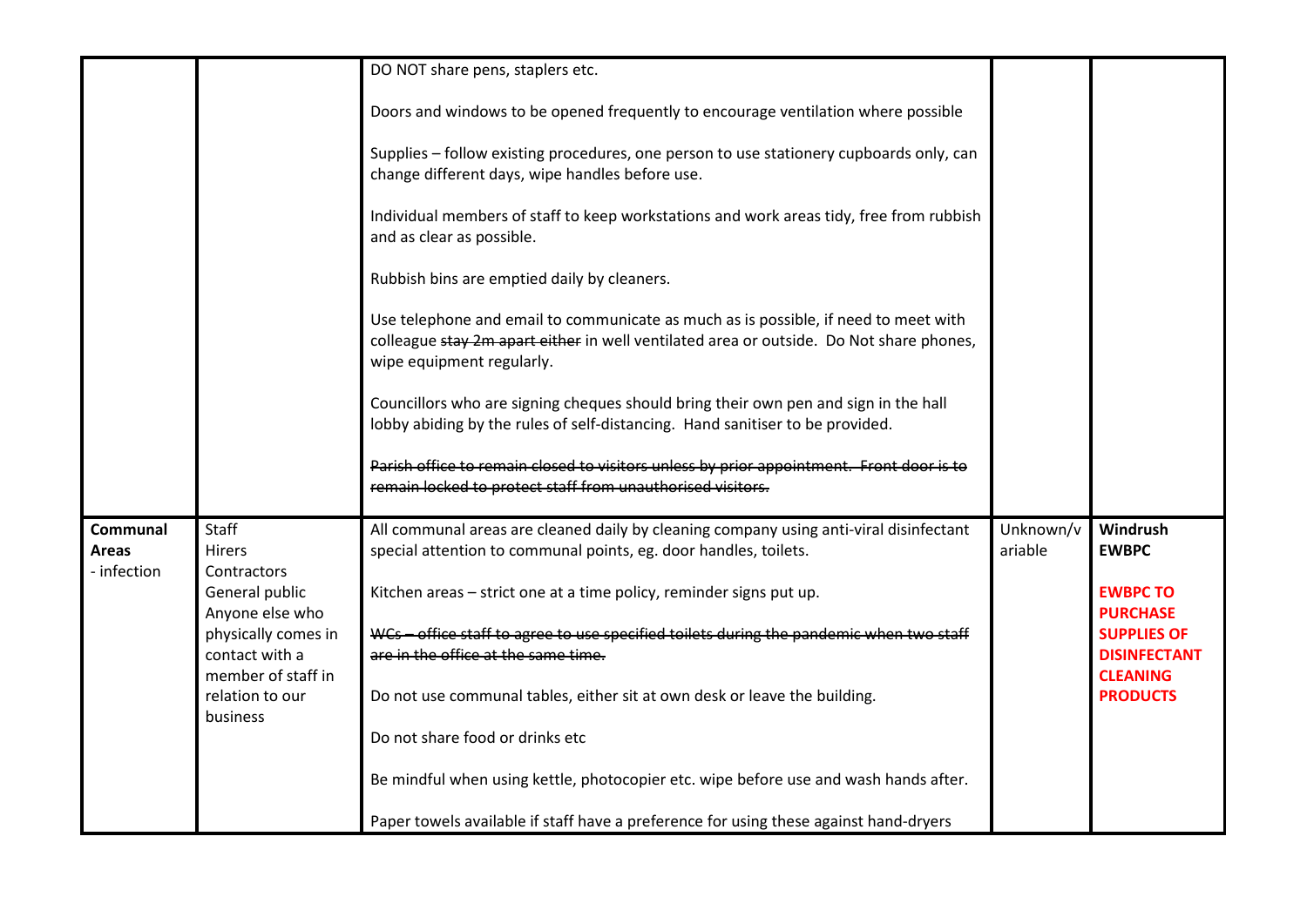| <b>Events</b><br><del>- infection</del>            | Staff/hirers/contacto<br>rs/general public | Continue to wash your hands regularly.<br>Change and wash your face covering daily.<br>If the material is washable, wash in line with manufacturer's instructions. If it's<br>not washable, dispose of it carefully in your usual waste.<br>Practise social distancing wherever possible.<br>EWBPC will provide face coverings (if Staff prefer to wear one), disposable gloves, hand<br>sanitiser and disinfectant spray and paper towels to the best of our ability.<br>Will be cancelled as required, to comply with government guidelines.<br>Future events will be risk assessed separately. | Unknown/v<br>ariable | <b>All EWBPC</b><br>In place |
|----------------------------------------------------|--------------------------------------------|---------------------------------------------------------------------------------------------------------------------------------------------------------------------------------------------------------------------------------------------------------------------------------------------------------------------------------------------------------------------------------------------------------------------------------------------------------------------------------------------------------------------------------------------------------------------------------------------------|----------------------|------------------------------|
| <b>Accidents &amp;</b><br>Emergency<br>- infection | Staff/hirers/contacto<br>rs/general public | Follow existing accident procedure.<br>The government advice is:<br>. In an emergency, for example, an accident or fire, people do not have to stay<br>2m apart if it would be unsafe.<br>People involved in the provision of assistance to others should pay particular<br>attention to sanitation measures immediately afterwards including washing<br>hands.                                                                                                                                                                                                                                   | Unknown/v<br>ariable | <b>All EWBPC</b><br>In place |
| <b>Deliveries</b><br>- infection                   | Staff/hirers/contacto<br>rs                | Restrict deliveries as much as is possible.<br>Personal deliveries are discouraged at this stage.<br>Deliveries to be made at to the Parish Office, keep 2m apart.<br>Consider manual handling when ordering, e.g. may be better to order less more<br>frequently.<br>Use sac trucks as needed to move supplies.<br>Use hand sanitiser or wash hands after moving goods. Do not open products for 72<br>hours.                                                                                                                                                                                    | Unknown/v<br>ariable | <b>All EWBPC</b><br>In place |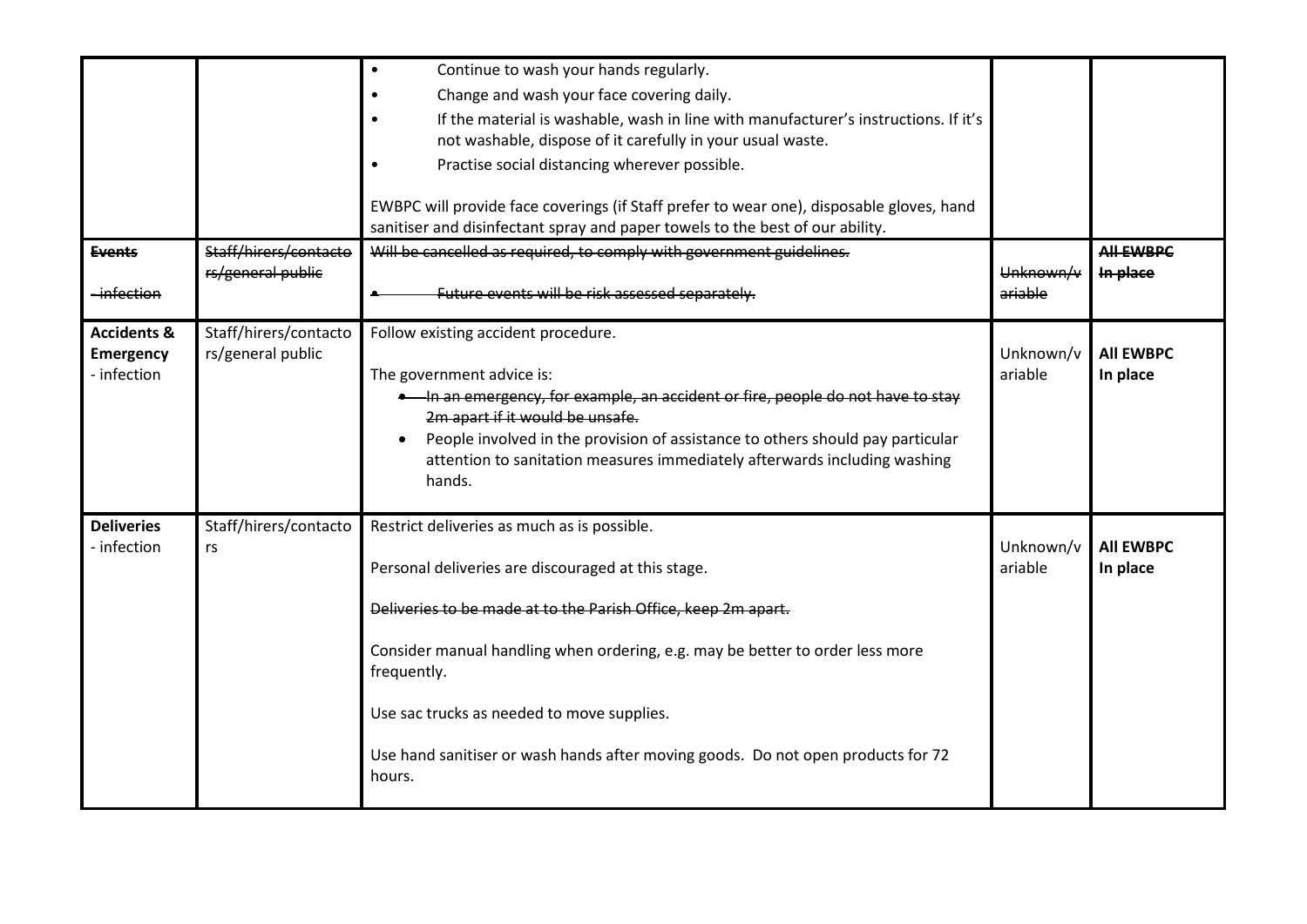| <b>Contractors</b><br>- infection                                  | <b>Staff</b><br><b>Hirers</b><br>Contractors<br>General public<br>Anyone else who<br>physically comes in<br>contact with a<br>member of staff in<br>relation to our<br>business | Essential works only to be carried out.<br>All contractors to follow social distancing/personal hygiene rules, reminder signs around<br>sites, EWBPC staff to remind when they arrive if possible.<br>When possible contact work to be carried out when site most empty.                                                                                                                                                       | Unknown/v<br>ariable | <b>All EWBPC</b><br>In place                                                                                                                               |
|--------------------------------------------------------------------|---------------------------------------------------------------------------------------------------------------------------------------------------------------------------------|--------------------------------------------------------------------------------------------------------------------------------------------------------------------------------------------------------------------------------------------------------------------------------------------------------------------------------------------------------------------------------------------------------------------------------|----------------------|------------------------------------------------------------------------------------------------------------------------------------------------------------|
| <b>Bookings</b><br>/BRACKLESH<br><b>AM BARN</b><br>- infection     | <b>Staff</b><br><b>Hirers</b><br>Contractors<br>General public<br>Anyone else who<br>physically comes in<br>contact with a<br>member of staff in<br>relation to our<br>business | Bracklesham Barn Is currently closed in accordance with government guidelines<br>When hiring/using EWBPC facilities is possible again bookings to be paid for<br>electronically, in general cash use to a minimum.<br>Social Distancing to be carried out.<br>Reminder signs around sites.<br>Hand gel at site entrances.<br>Soap and warm water available in toilet areas.<br>Social distancing floor markings where required | Unknown/<br>variable | <b>All EWBPC</b><br><b>HAND</b><br><b>SANITISERS</b><br><b>REQUIRED AT</b><br><b>ENTRANCE TO</b><br><b>BRACKLESHAM</b><br><b>BARN AND</b><br><b>OFFICE</b> |
| <b>COUNCIL</b><br><b>MEETINGS</b><br>infection                     | Staff/Councillors/<br><b>General Public</b>                                                                                                                                     | Are being held remotely using ZOOM, paperwork uploaded onto website, reports<br>emailed to Councillors.<br>Agenda to be displayed on notice boards and website                                                                                                                                                                                                                                                                 | Unknown/<br>variable | <b>All EWBPC</b><br>In place                                                                                                                               |
| <b>PARKS AND</b><br><b>PLAY</b><br><b>EQUIPMENT</b><br>- infection | <b>Staff</b><br>Contractors<br>General public<br>Anyone else who<br>physically comes in<br>contact with a<br>member of staff in                                                 | Playgrounds and play equipment to remain closed to general public until advised by<br>Government and signs to be displayed to this effect.<br>Parks and open spaces remain open<br>Signs to be displayed to remind people to self-distance.                                                                                                                                                                                    | Unknown/<br>variable | <b>All EWBPC</b><br>In place                                                                                                                               |